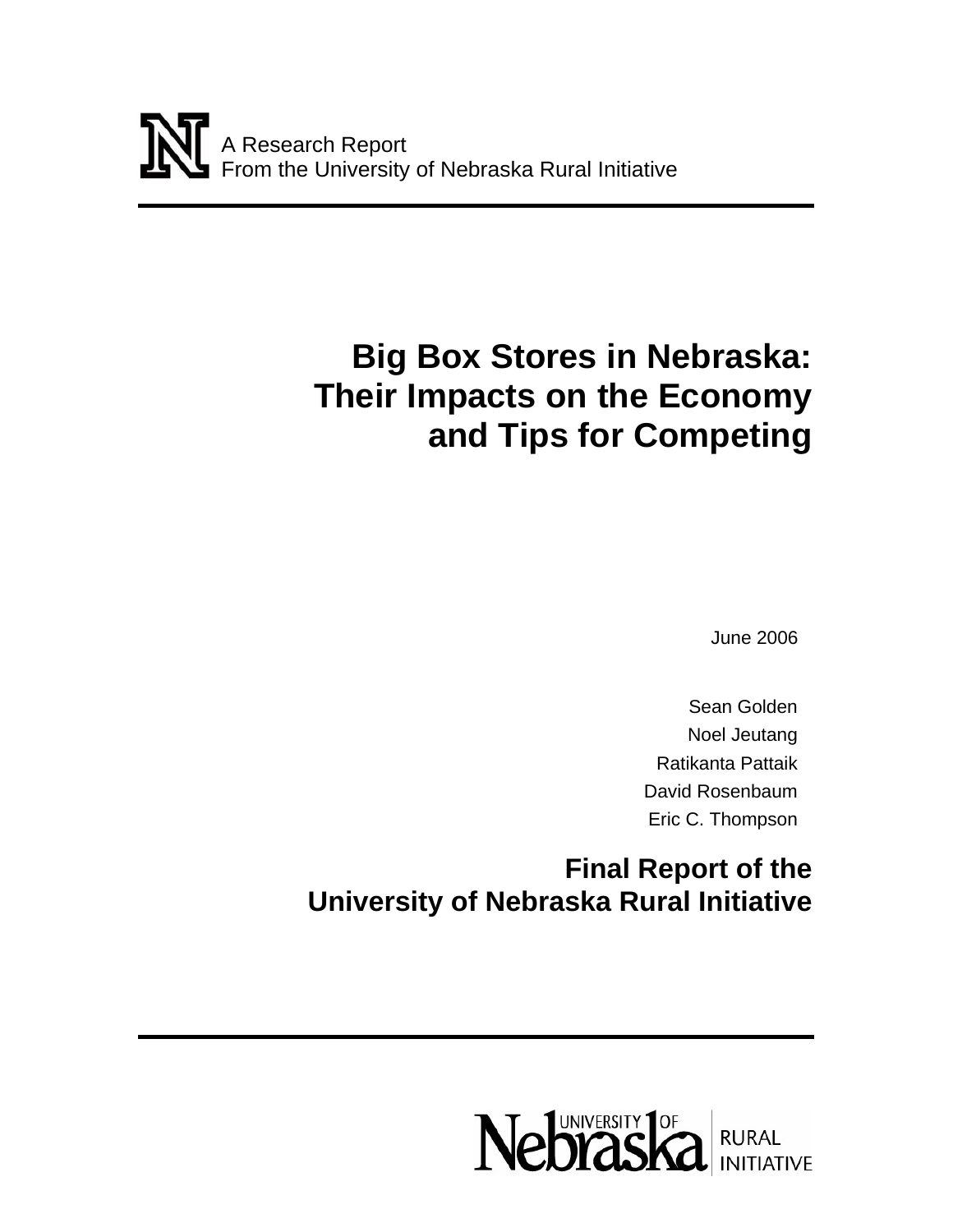# **Executive Summary**

This is a study in three parts: the general impact of Wal-Mart and big box stores on the economy; an empirical look at Wal-Mart's impacts on 15 Nebraska communities; and a review of research on ways that local retailers can compete against big box stores.

Part one suggests that Wal-Mart has both positive and negative impacts on the economy. Wal-Mart helps increase productivity and causes consumer prices to fall. Further, a number of studies found that employment increased in communities that received a new Wal-Mart store. Other studies, however, found that entry of a Wal-Mart failed to lead to net increases in local employment, and one study found a correlation between Wal-Mart locations and rising local poverty rates. More generally, Wal-Mart entry increased concerns in many communities about the changes it may cause to the size and structure of the retail industry.

Part two shows that entry of a Wal-Mart does not seem to have a significant effect on retail employment, but can impact the number of retail establishments in rural Nebraska communities. Wal-Mart's effect is also visible in general merchandising, particularly with respect to the level of employment.

In part three, four strategies are suggested for competing against Wal-Mart and other big box stores:

- Improving service quality,
- Improving merchandising,
- Improving marketing, and
- Improving management of marketing information.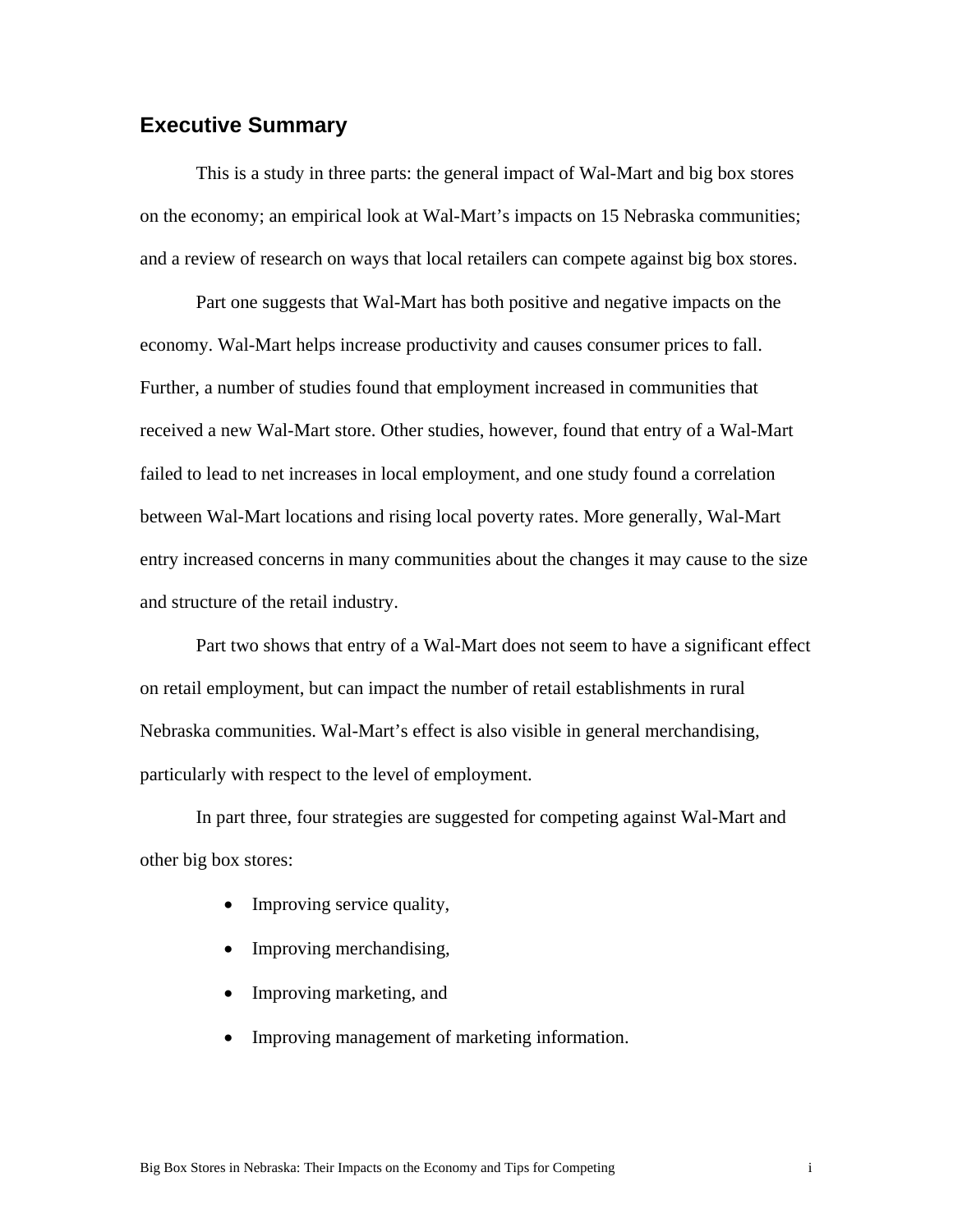# **Table of Contents**

| II. Empirical Look at the Impact of Wal-Mart on Rural Nebraska Communities10 |  |
|------------------------------------------------------------------------------|--|
| III. Competing with Big Box Stores: A Literature Review for Retailers 22     |  |
|                                                                              |  |
|                                                                              |  |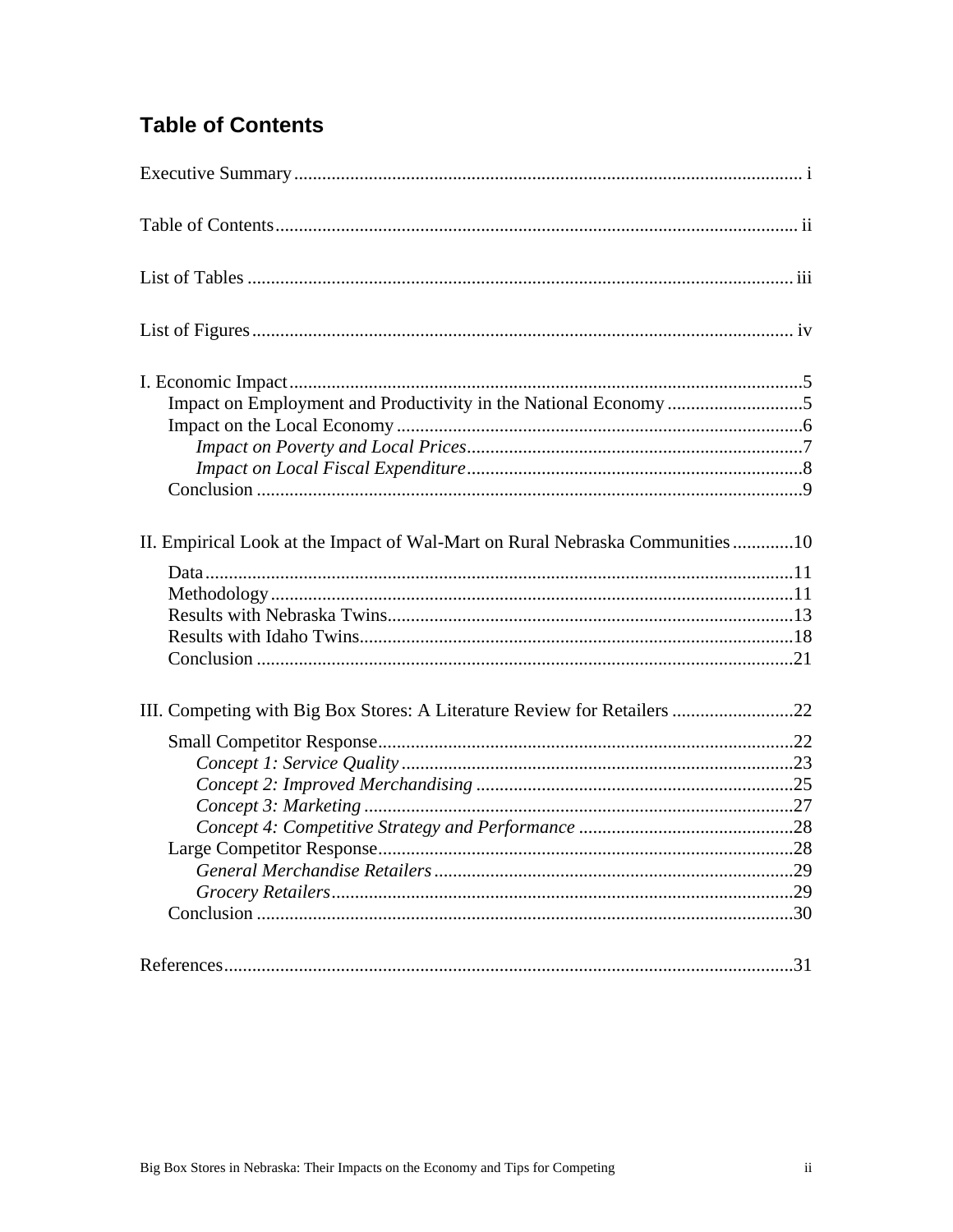# **List of Tables**

| Table 1 | Retail Statistics for Nebraska Wal-Mart                                               |
|---------|---------------------------------------------------------------------------------------|
| Table 2 | Impact of Wal-Mart on Nebraska Wal-Mart                                               |
| Table 3 | Retail Statistics for Nebraska Wal-Mart<br>Counties and Nebraska Twins Adjusted per   |
| Table 4 | Impact of Wal-Mart on Nebraska Wal-Mart<br>Counties Using Nebraska Twins Adjusted per |
| Table 5 | Retail Statistics for Nebraska Wal-Mart                                               |
| Table 6 | Impact of Wal-Mart on Nebraska Wal-Mart                                               |
| Table 7 |                                                                                       |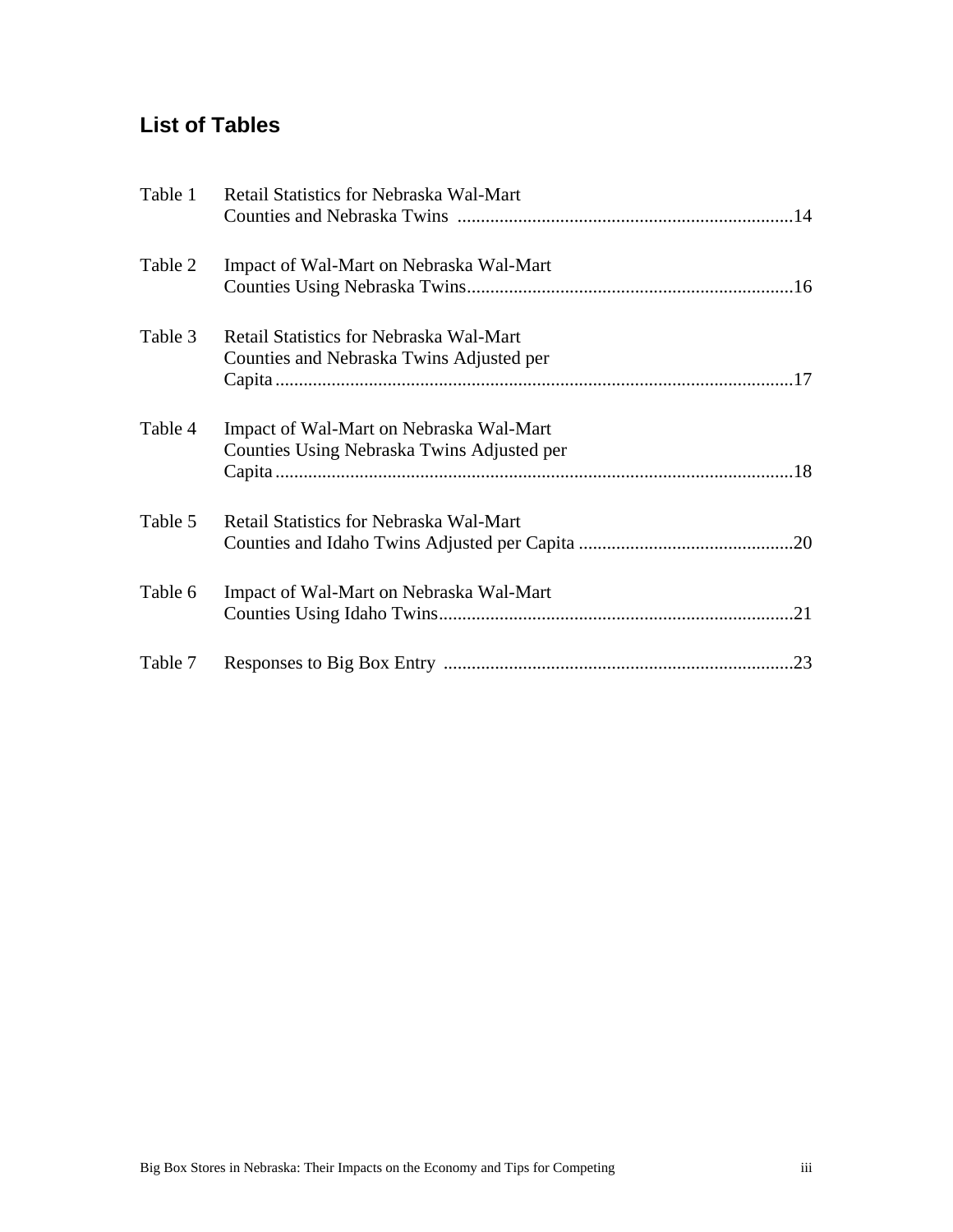# **List of Figures**

|--|--|--|--|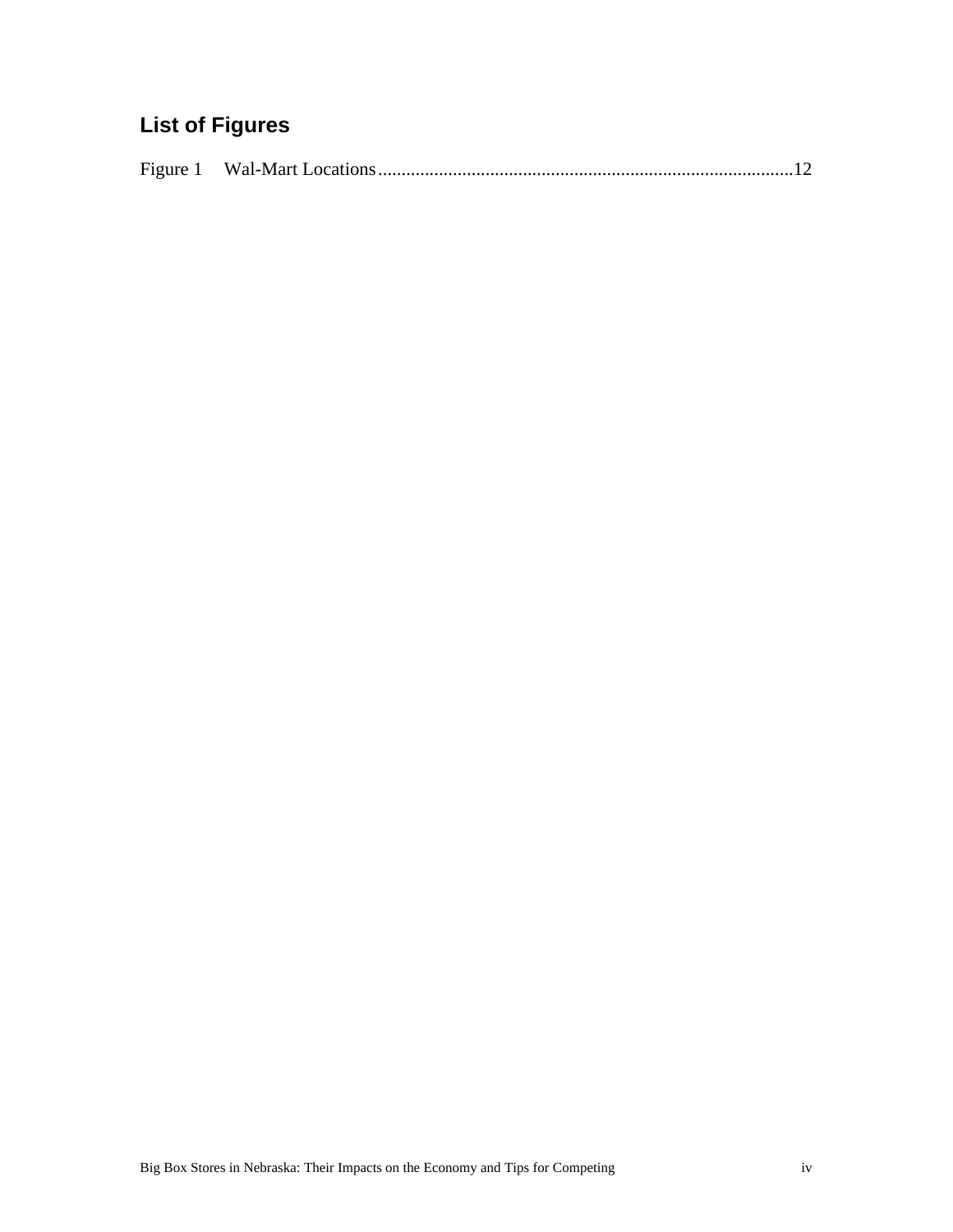## **I. Economic Impact**

The goal of this section is to summarize existing research on the impact of Wal-Mart stores on local and state economies. We examine jobs, wages, prices, consumer buying power, productivity, and gross domestic product. While the literature cited focuses on Wal-Mart stores, it is worth noting that many of the same economic outcomes might be expected to result from any big box general merchandise retailer.

#### **Impact on Employment and Productivity in the National Economy**

The strategy behind big box retailers and super-combo stores (which sell groceries along with other general merchandise items) is one-stop shopping. Many shoppers prefer to do most of their regular shopping at one place, thereby saving time by avoiding traffic, travel between stores, parking problems, etc. These large stores also may benefit from efficiencies, including more capital-intensive production, that allow them to offer lower prices.

Global Insight (2005) recently utilized its model of the U.S. economy to simulate the impact of Wal-Mart stores on the national economy. The model considered the contribution of Wal-Mart to efficiency and productivity in the retail sector as well as its impact on prices. Global Insight found that Wal-Mart reduced the nominal wages across the whole economy, with wages declining 2.2 percent as of 2004. This decline was more than offset by a 3.1 percent fall in consumer prices, creating an increase in real disposable income of 0.9 percent by 2004. The reduction in the price level due to the presence of Wal-Mart directly translated into savings for consumers amounting to \$263 billion by 2004, which amounted to \$895 per person and \$2,329 per household.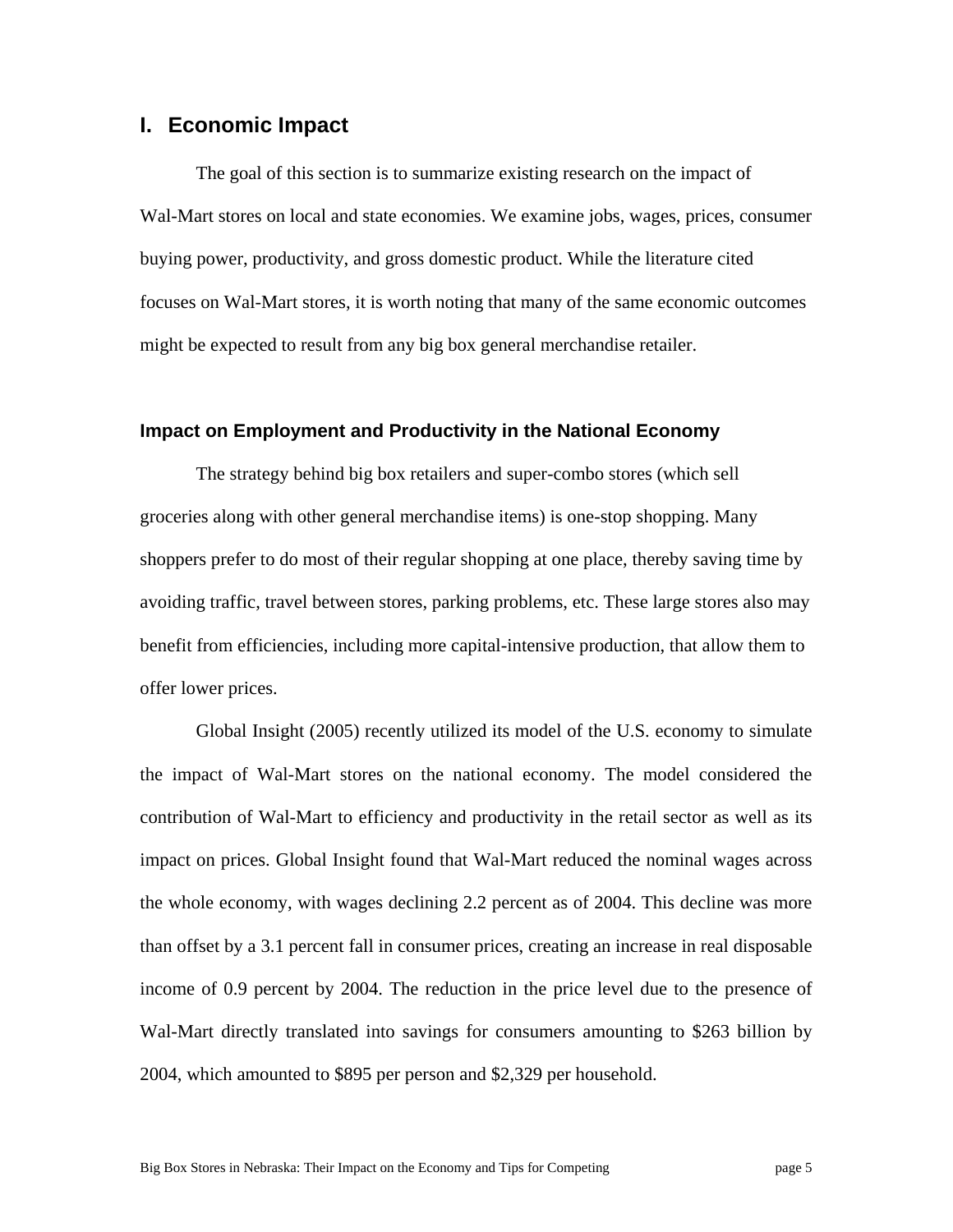Wal-Mart also plays an important role in importing goods from other countries. While U.S. companies have been moving jobs offshore for decades, Wal-Mart may be helping accelerate the loss of American jobs to low-wage countries such as China. Fishman (2003**)** stated that Wal-Mart is a vast pipeline that gives non-U.S. companies direct access to the American market. Wal-Mart has doubled its imports from China in the past five years alone, buying some \$12 billion in merchandise in 2002, or nearly 10 percent of all Chinese exports to the United States (Basker and Van, 2005 )**.**

#### **Impact on the Local Economy**

Wal-Mart entry and expansion have an uncertain impact on a county's retail employment (Hicks, 2005a). Greater productivity in delivering retail services lowers retail employment. Lower prices and greater product choice attract additional retail spending from outside the county. The overall impact on employment in a particular community depends on the relative importance of the two effects.

Global Insight (2005) found that the opening of a typical 150 to 350 employee store in a county led to an increase in local retail employment of only 97 jobs. This indicates that Wal-Mart displaces other retail establishments, but also serves to stimulate the overall development of the retail sector. Hicks and Wilburn, (2001) tested a panel of county level data in West Virginia from 1988 through 2000, analyzing the impact of Wal-Mart's presence on wages and employment. The study found that the entrance of a Wal-Mart store led to a modest increase in the number of retail establishments, a permanent retail employment increase of roughly 54 workers, and no impact on retail wages. Basker (2005a) reported that following an initial increase in retail employment,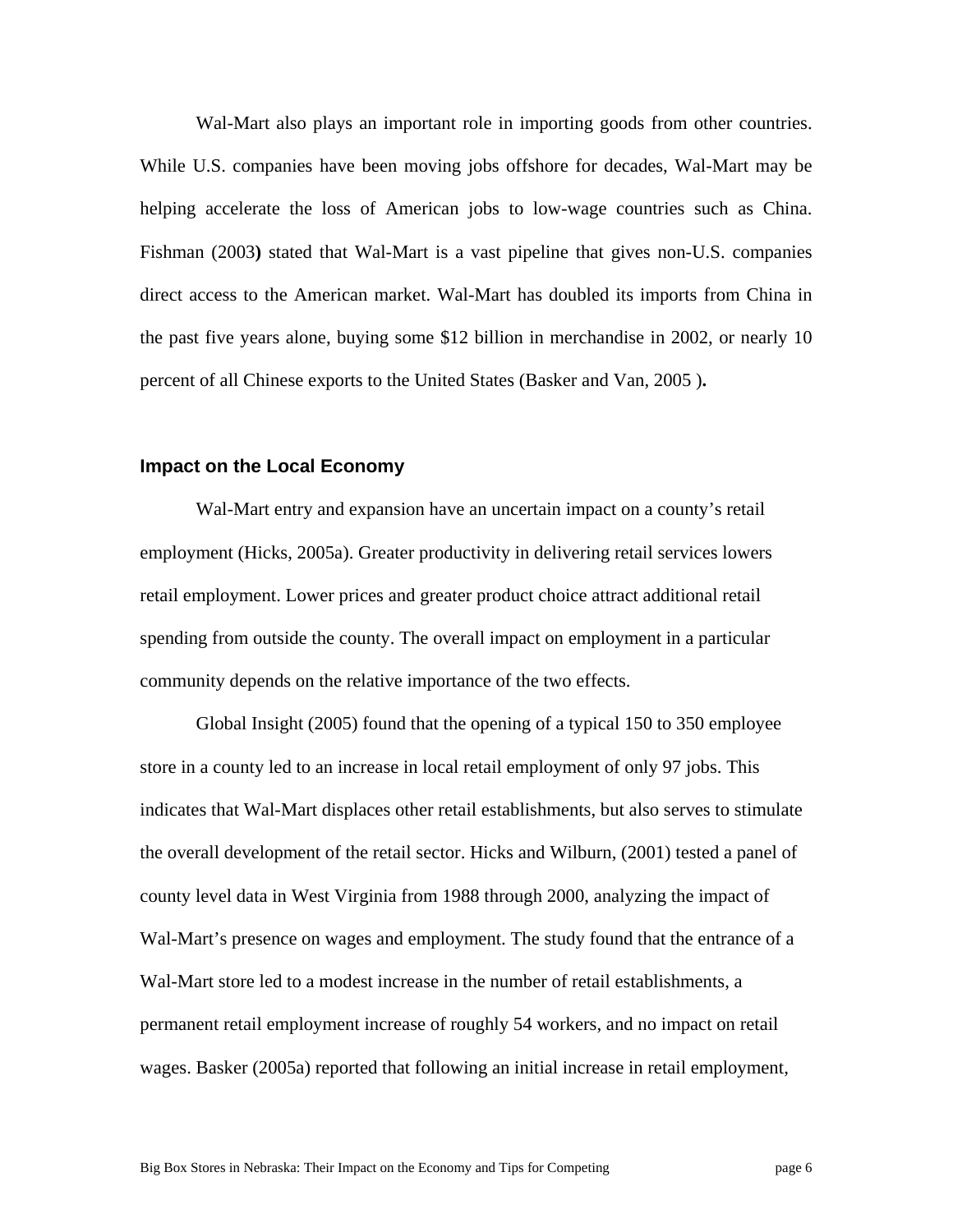the three year impact dropped to a roughly 55 worker increase, accompanied by a small reduction in the number of small retail firms. In these studies, overall, there was a modest increase in local employment and an uncertain effect on the number of retail establishments.

Other studies find neutral or negative impacts on retail employment and earnings when Wal-Mart enters a county. Ozoment and Martin (1990) examined the impact of Wal-Mart on retail markets and reported no statistically positive impact on wages, employment, and number of business within the county. Hicks (2005a) also found that a new store has no effect on existing employee wages in the retail sector. Neumark, Zhang, and Ciccarella (2005) looked at the retail sector and overall employment, as well as retail earnings and overall wages. The authors found that employment in retail fell 2 percent to 4 percent and earnings dropped as much as 3.5 percent in the retail sector. Nene (2005) examined the impact of Wal-Mart on the economic growth of Nebraska's counties using data from 1979 to 2002. He found that the initial entry of Wal-Mart in a county led to a decline in economic growth. He also found that the presence of Wal-Mart in one county had no effect in bordering counties.

#### *Impact on Poverty and Local Prices*

While the impact of Wal-Mart on total employment is important, another key issue is its impact on low income residents**.** Goetz and Swaminathan (2004) examined the impact of Wal-Mart stores on county-level family poverty rates in the U.S. They found that holding constant the initial (1989) poverty rate, counties with more Wal-Mart stores (in 1987) had a higher poverty rate in 1999 than did counties with fewer or no Wal-Mart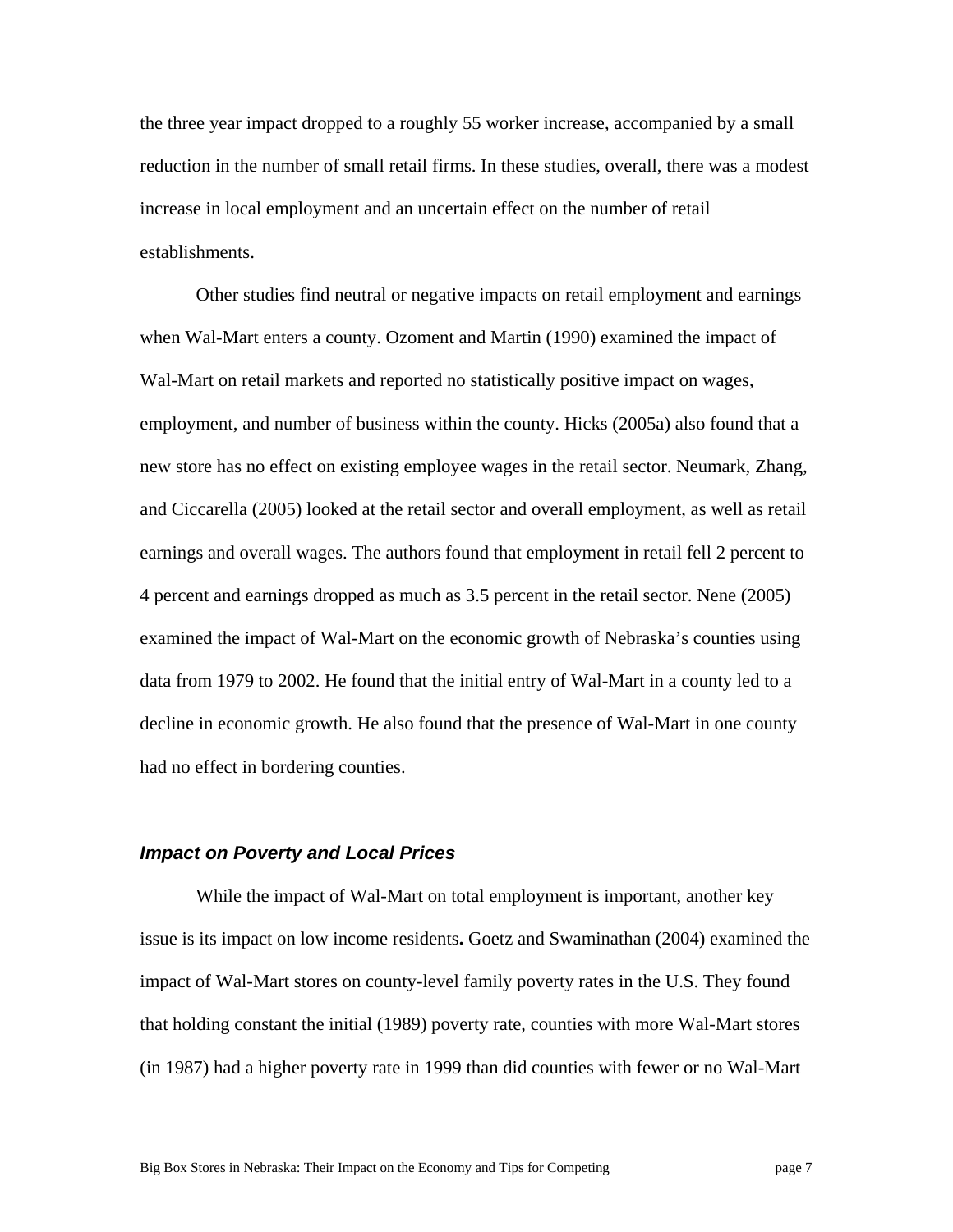stores. Equally important, counties in which new Wal-Mart stores were built between 1987 and 1998 also experienced higher poverty rates. The marginal effect of another Wal-Mart store on the average poverty rate was 0.204, while that of existing stores was 0.099 percentage points.

The Goetz and Swaminathan (2004) study did not take into account changes in local prices. Basker (2005b) pointed out that prices declined after the Wal-Mart entered; prices fell 1.5 percent to 3 percent immediately and eventually 7 percent to 13 percent. Separately, Hausman and Leibtag (2005), in a review of literature, indicated that food prices at Wal-Mart were 8 percent to 27 percent lower than at the large supermarket chains, even after discounts for loyalty cards and other specials were taken into account. The authors concluded that the less well-off households benefited greatly by shopping at Supercenters. Boarnet, Crane, Chatman, and Manville (2005) found that Wal-Mart grocery prices tended to be significantly lower on average than those of other stores. These authors argued that prices for grocery items at Wal-Mart Supercenters were between 17 percent and 29 percent lower than prices at major supermarket chains in the same urban area.

#### *Impact on Local Fiscal Expenditure*

Hicks (2005b) also examined the influence of Wal-Mart on state and local expenditures for welfare, food stamps, and Medicaid. Hicks analyzed these selected fiscal impacts in Ohio from 1985 through 2003. He found that neither Wal-Marts nor super centers influenced welfare expenditures within the county in which they were located. The presence of a Wal-Mart or super center reduced county-wide expenditures on food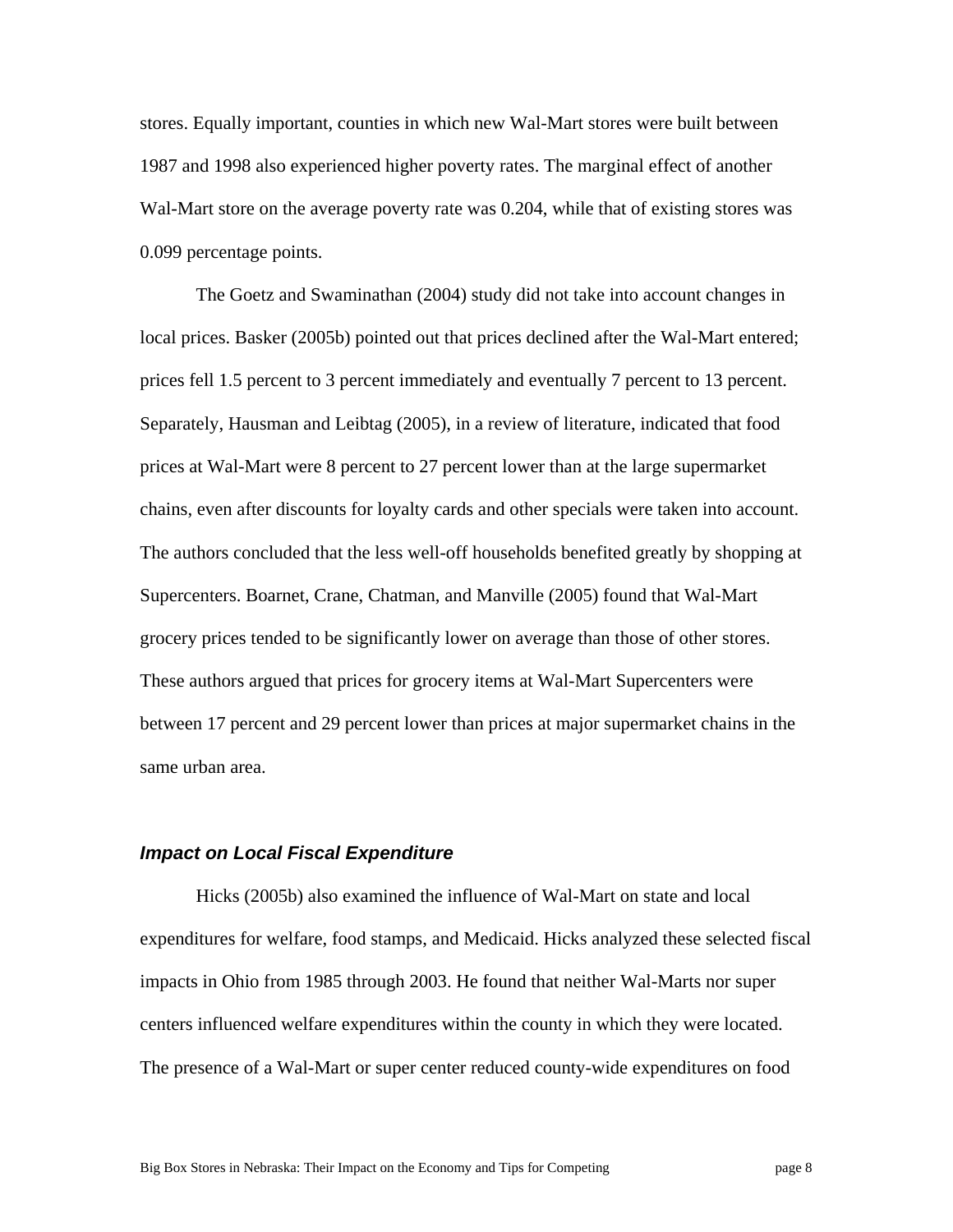stamps, but the impacts were again small, representing the movement of between five and seven families off food stamps. Medicaid expenditures rose in counties with a Wal-Mart or super center. Hicks also pointed out that the presence of a Wal-Mart significantly increased local commercial property tax assessments and sales tax collections.

#### **Conclusion**

Research suggests that Wal-Mart has positive as well as negative impacts on the economy. The key positive finding was that Wal-Mart helped increase the productivity of the economy and caused consumer prices to decline. Further, a number of studies found that employment increased in communities that received a new Wal-Mart store. Other studies, however, found that Wal-Mart failed to lead to net increases in local employment, and one study found a correlation between Wal-Mart locations and rising local poverty rates. More generally, Wal-Mart entry has raised concerns in many communities about the changes it may cause to the size and structure of the local retail industry.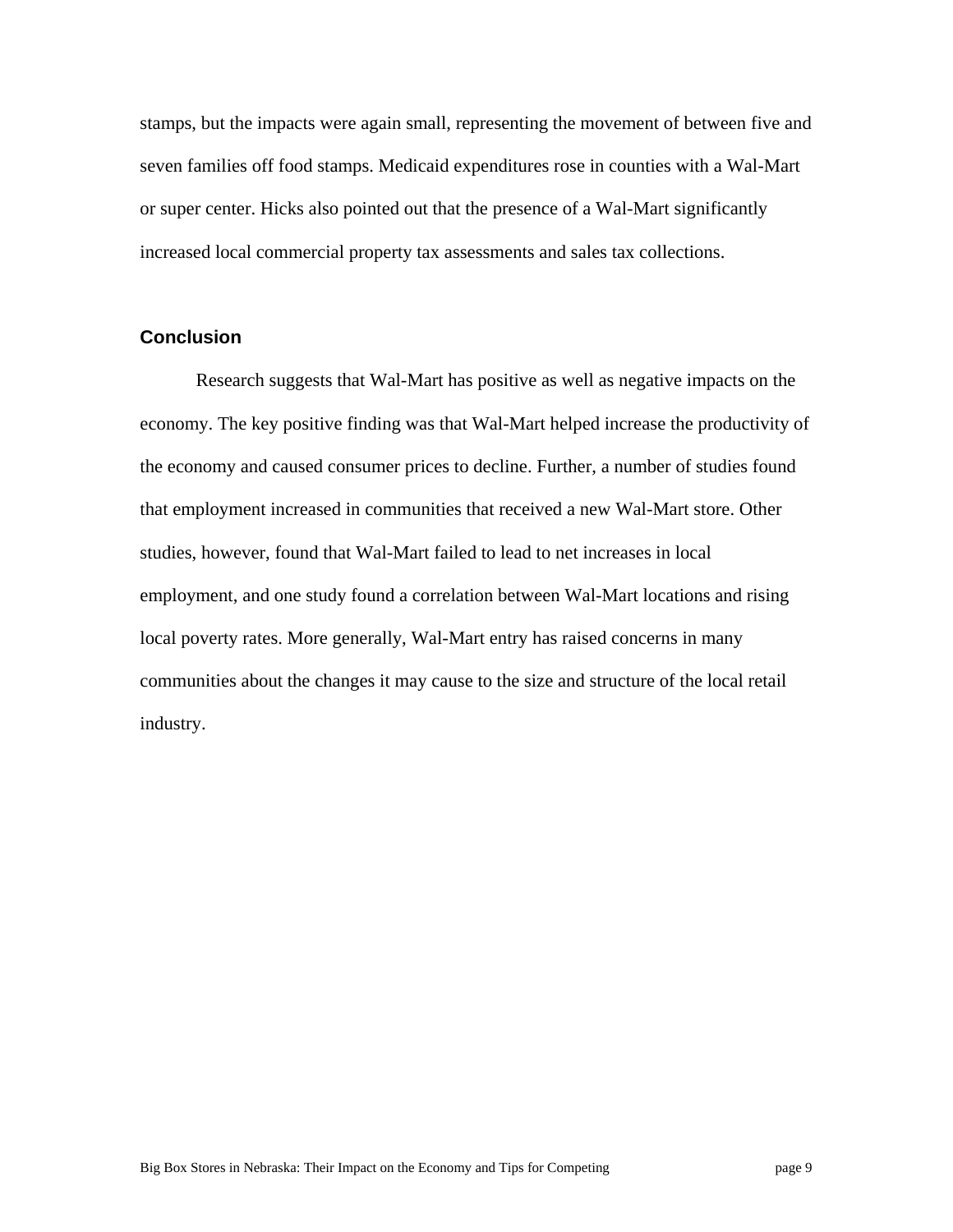# **II. Empirical Look at the Impact of Wal-Mart on Rural Nebraska Communities**

In the past five years there has been a flurry of papers investigating various impacts of big box retailers, most notably Wal-Mart, on the labor market, consumer prices, employment, health care costs, and community. These insights shed light on topics and trends largely on a national scale. Recall that Basker (2005a) examined local markets in a nationwide aggregate examination. Wal-Mart's anticipated and actual entrance into a county had, on average, a sizable impact on that county's general merchandise sector (as defined by the SIC and NAICS classification systems). In their study there was mixed evidence on whether Wal-Mart led to an overall increase or decline in total retail employment and the number of establishments in counties. In this section, we will investigate effects in non-metropolitan Nebraska. Particularly, we will examine three issues:

- Whether the entry of a Wal-Mart impacts total retail employment in nonmetro counties
- Whether the entry of a Wal-Mart is associated with a decline in the number of retail establishments in non-metro counties
- Whether the entry of a Wal-Mart increases the importance of general merchandise establishments (which includes Wal-Mart) relative to more specialized retailers.

A key methodological issue is teasing out Wal-Mart's entry as an economic disturbance distinct from other market forces that may influence growth and change in the local retail sector. Basker (2005a) suggests a model of comparing "twins"—groups that share similar economic environmental variables with the treatment groups, but lack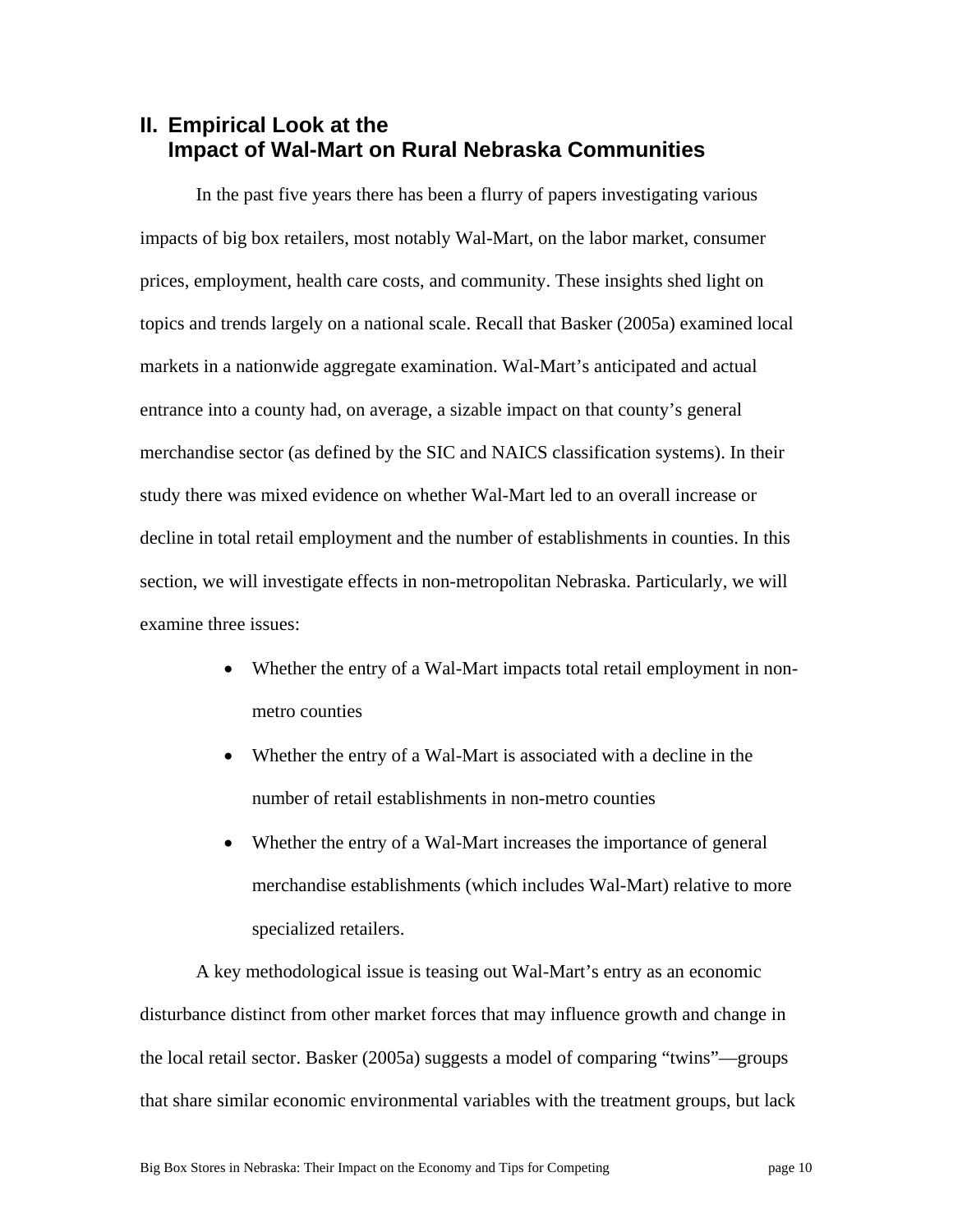the treatment variable (in our case, the presence of a Wal-Mart)—to isolate Wal-Mart's impact. The twin control counties approach will be used in this analysis of the impact of Wal-Mart on non-metropolitan communities in Nebraska.

#### **Data**

Data sources for this study include County Business Patterns (CBP) from the Census Bureau (years 1977-2003),<sup>1</sup> the Wal-Mart.com store locator,<sup>2</sup> the 1990 Census of U.S. Population, and opening dates for each store as revealed by local managers.

The sample is a set of 15 non-metropolitan<sup>3</sup> counties in Nebraska that are hosts to at least one Wal-Mart store. The counties were selected due to the availability of data<sup>4</sup> and their non-metropolitan locations. For each county, CBP data included retail employment, retail number of establishments, general merchandise employment, and general merchandise number of establishments. General merchandise is the sub-sector of the retail sector where Wal-Mart stores would be classified.

#### **Methodology**

 $\overline{a}$ 

Store opening dates were recorded after speaking to managers at each of the 15 stores being examined. The researcher contacted each store and asked for the opening date of the original Wal-Mart store.<sup>5</sup> The reported dates were validated using the CBP data through the 100 to 250 employee category; that is, additional general merchandise

<sup>&</sup>lt;sup>1</sup> Accessed from <u>www.census.gov</u> and from http://fisher.lib.virginia.edu/cpb  $\frac{2}{3}$  Available at http://www.welmert.com/eservise/se.storafinder.gop

Available at: http://www.walmart.com/cservice/ca\_storefinder.gsp

<sup>&</sup>lt;sup>3</sup> "Non-metro" refers to all counties in Nebraska excluding Cass, Douglas, Lancaster, and Sarpy counties.<br><sup>4</sup> There is a considerable lag in the publication of CBB data. As a result, any stere enonings ofter 2003 was

<sup>&</sup>lt;sup>4</sup> There is a considerable lag in the publication of CBP data. As a result, any store openings after 2003 were excluded.

 $<sup>5</sup>$  Many Wal-Marts have been upgraded to Supercenters even though they began as normal stores. As a</sup> result, dates were collected twice to ensure the opening date corresponding to the original store's opening.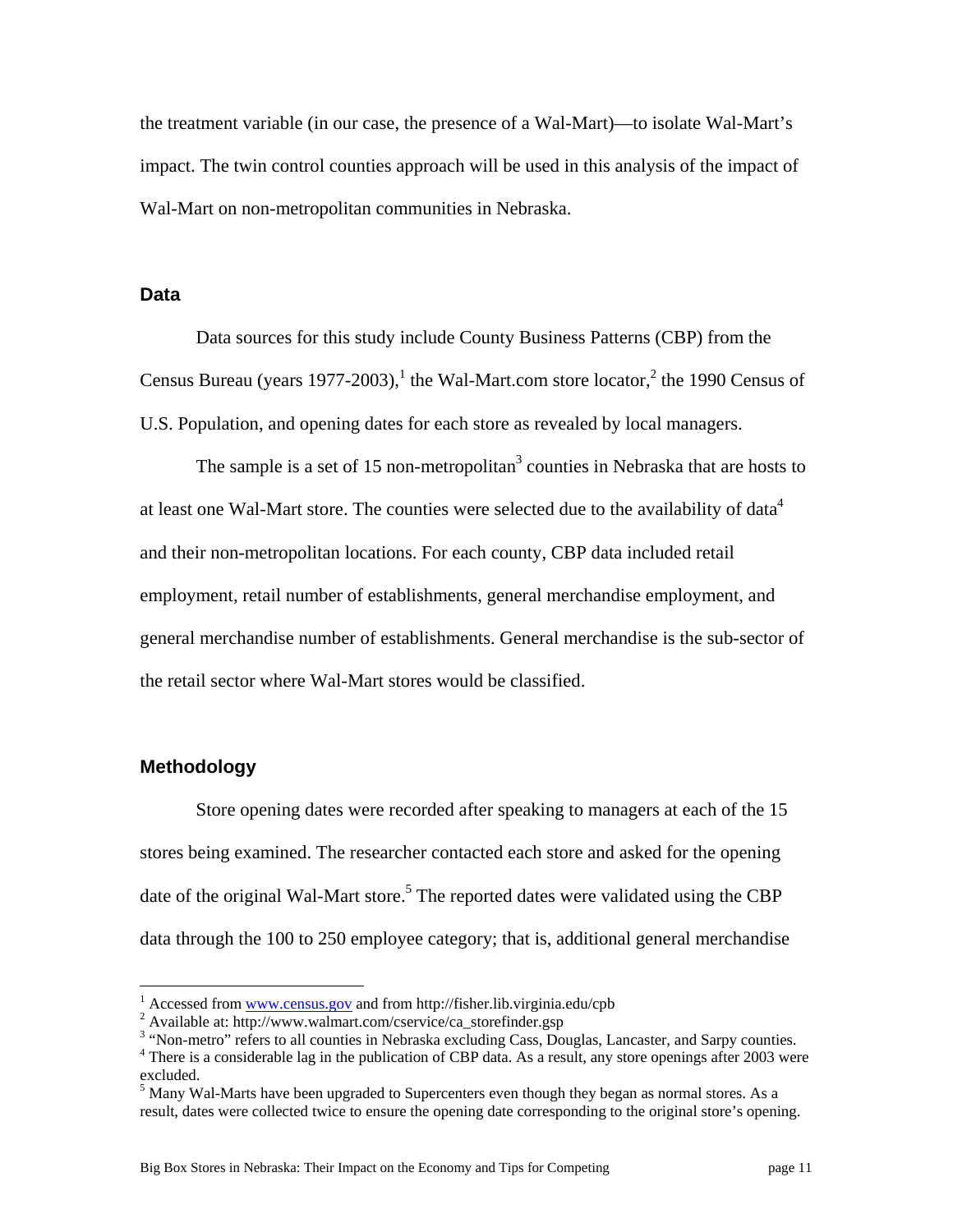employers of this size category appeared in the data at the time the Wal-Mart store was reported to have opened. Figure 1, below, shows the location of the Wal-Marts used in the study.



**Figure 1 Wal-Mart Locations in Non-Metropolitan Nebraska Counties** 

A group of 15 twin counties primarily from Nebraska were identified using the same approach as Rephann and Isserman (1994). Twins for each of the 15 counties were identified using county population at the time of the treatment county's store opening. Counties that were physically adjacent to a Wal-Mart county at the time of the treatment county's opening date were excluded. For example, the twin for Jefferson County is Knox County. These twins were chosen because they have similar populations and at the time of interest—1979 to 1985—there was no Wal-Mart in Knox County or any of the adjacent counties. Due to the range of store openings and Wal-Mart's preference for counties in the upper quartile of the population distribution, many counties served as both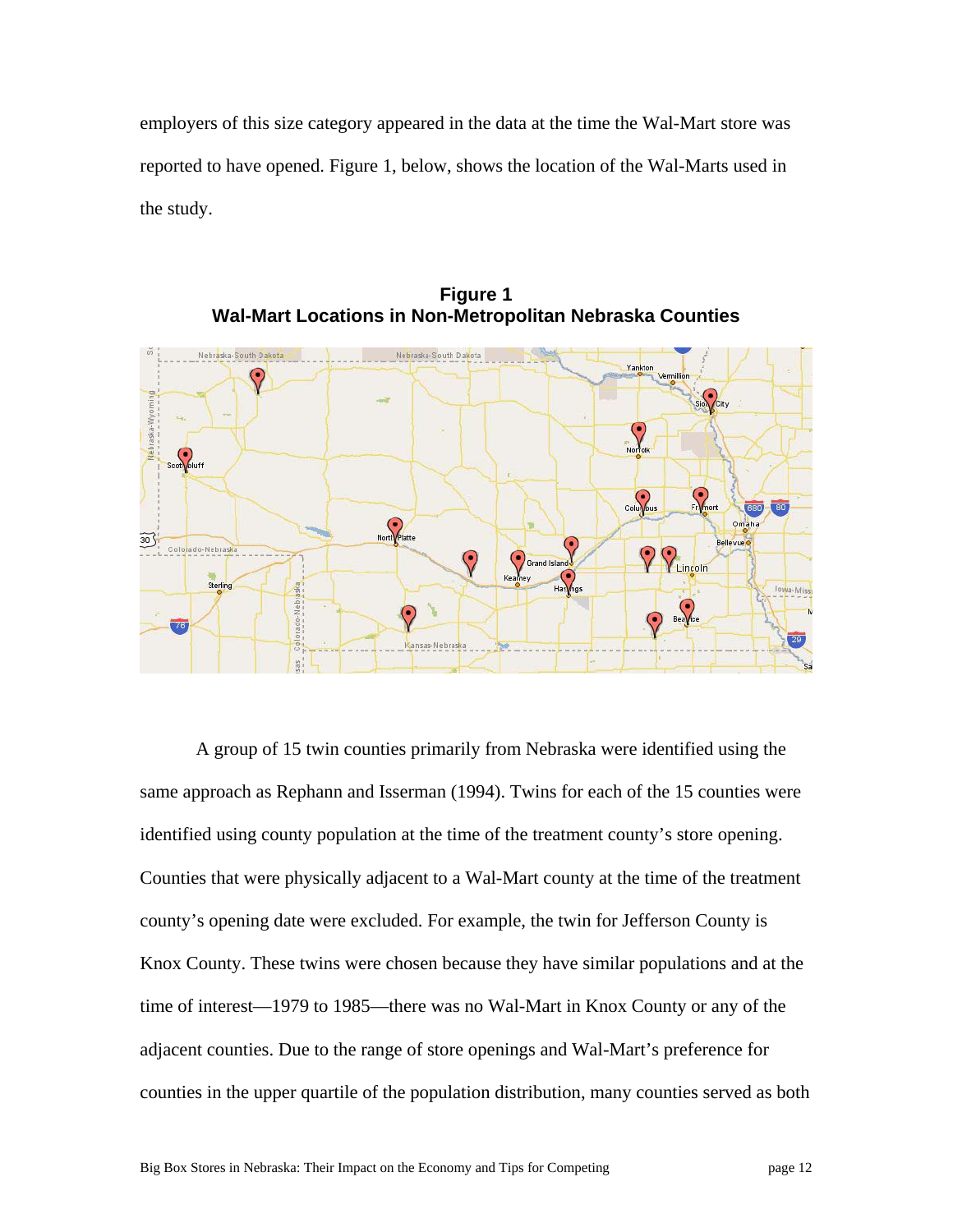a treatment group and a twin for another, earlier treatment county. In the following sections, we also have developed another set of twin counties from the State of Idaho (a state where no Wal-Marts were built until 1992) to conduct a separate set of treatment and twin comparisons.

For each condition, seven years of data were acquired from the CBP. The seven years consist of the three years prior to the opening of a Wal-Mart, the opening year of the Wal-Mart, and the three years after a Wal-Mart opening. The same years were examined for non Wal-Mart twin counties. We calculate the growth rate in employment in the three years before and after the Wal-Mart in both Wal-Mart and twin counties.

#### **Results with Nebraska Twins**

Data relating to retail employment, retail establishments, general merchandise employment, and general merchandise establishments are for Wal-Mart and twin counties are displayed in Table 1. The table shows means before and after Wal-Mart entry as well as the average change.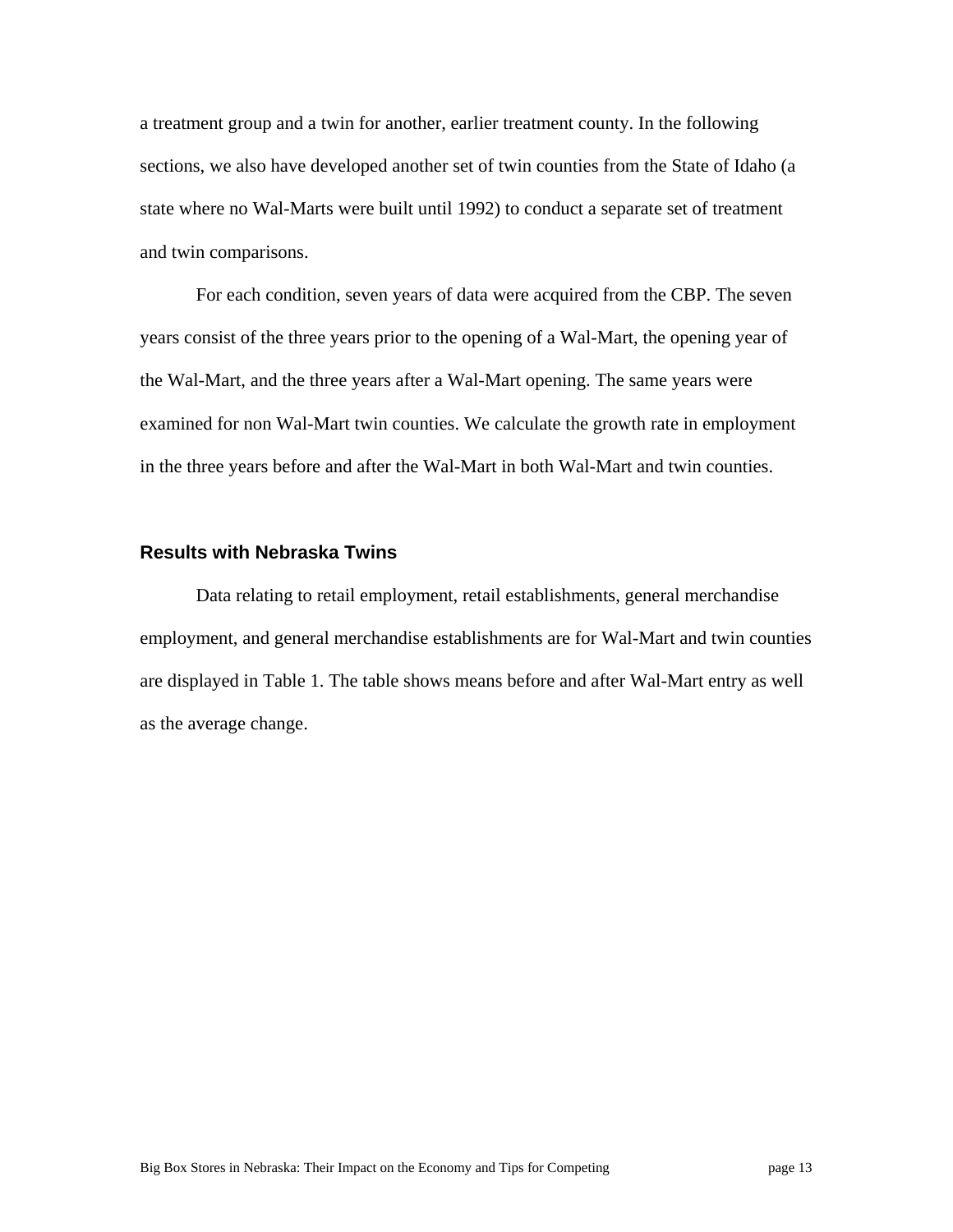### **Table 1 Retail Statistics for Nebraska Wal-Mart Counties and Nebraska Twins**

| <b>Retail Employment</b> |                                       |          |  |  |
|--------------------------|---------------------------------------|----------|--|--|
|                          | <b>Wal-Mart County</b>                | Twins    |  |  |
| Average Before           | 2,110                                 | 1,705    |  |  |
| Average After            | 2,256                                 | 1,805    |  |  |
| Average Percent Change   | 8.99%                                 | 2.26%    |  |  |
|                          | <b>Retail Establishments</b>          |          |  |  |
|                          | <b>Wal-Mart County</b>                | Twins    |  |  |
| Average Before           | 202                                   | 175      |  |  |
| Average After            | 199                                   | 177      |  |  |
| Average Percent Change   | $-1.14%$                              | $-1.77%$ |  |  |
|                          | <b>General Merchandise Employment</b> |          |  |  |
|                          |                                       | Twins    |  |  |
|                          | <b>Wal-Mart County</b><br>261         | 192      |  |  |
| Average Before           | 378                                   | 207      |  |  |
| Average After            |                                       |          |  |  |
| Average Percent Change   | 108.46%                               | 12.25%   |  |  |

| <b>General Merchandise Establishments</b> |                        |       |  |  |  |
|-------------------------------------------|------------------------|-------|--|--|--|
|                                           | <b>Wal-Mart County</b> | Twins |  |  |  |
| Average Before                            | 6.4                    | 6.1   |  |  |  |
| Average After                             | 7.5                    | 5.9   |  |  |  |

Average Percent Change 21.06% 21.06%

Table 1 shows that retail employment grew on average in both the treatment and

twin counties between the pre-opening and post-opening periods.<sup>6</sup> Average retail

$$
\frac{\sum\limits_{t} \sum\limits_{i} E^{i}_{t}}{3*I}.
$$

Similar statistics can be developed for the other three measures.

 $\overline{a}$ 

The percentage change in retail employment for county *i* can be defined as:

$$
C^i=\frac{\sum\limits_{t=T_i+1}^{T_i+3}\frac{E^i_t}{3}-\sum\limits_{t=T_i-3}^{T_i-1}\frac{E^i_t}{3}}{\sum\limits_{t=T_i-3}^{T_i-1}\frac{E^i_t}{3}}\,.
$$

<sup>&</sup>lt;sup>6</sup> In Table 1, let  $E_t^i$  represent retail employment in county *i* in year *t*. There are *I* counties. If  $T_i$  is the year in which the Wal-Mart opened in county *i*, then in the sample of pre-opening observations,  $t \in \{T_1 - 3, T_1 - 2, T_1 - 1\}$ . Similarly, in the sample of post-opening observations,  $t \in \{T_1 + 1, T_1 + 2, T_1 + 3\}$ . The average for either pre- or post-opening retail employment is: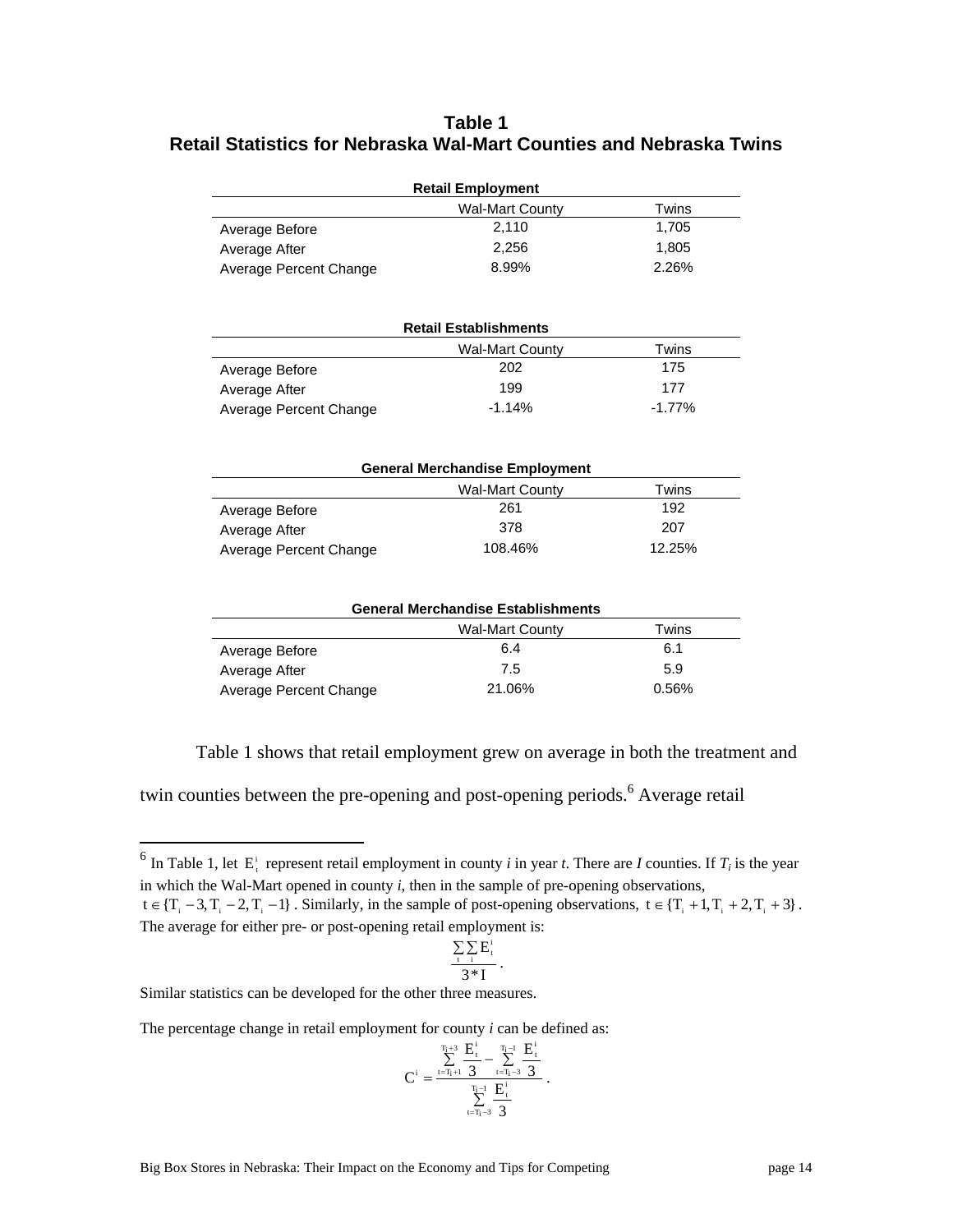employment growth was higher in Wal-Mart counties (8.99 percent) than in non-Wal-Mart counties (2.26 percent). The average number of retail establishments fell slightly in the Wal-Mart counties. While average retail establishments grew slightly in twin counties between the pre- and post-opening periods, the average percentage change was slightly negative.

Table 1 also shows that general merchandise employment grew on average in both the treatment and twin counties between the pre-opening and post-opening periods. The percentage change averaged across all counties was much higher in Wal-Mart counties (more than 100 percent) than in non-Wal-Mart counties (12.25 percent). The average number of general merchandise establishments increased in the Wal-Mart counties and fell in the twin counties. The percentage change averaged across all twin counties was slightly positive.

A comparison of means for these percentage changes also was performed to see if there is a statistically significant difference between the change in Wal-Mart versus twin counties, as in the equation below:

$$
\frac{\overline{\overline{X}}_w - \overline{\overline{X}}_T}{\sqrt{\frac{var(W)}{n(W)} + \frac{var(T)}{n(T)}}},
$$

where  $\overline{X_w}$  is the average percentage change in the Wal-Mart counties,  $\overline{X_r}$  is the average percentage change in the twin (non Wal-Mart) counties,  $var(\cdot)$  is the variance, and  $n(\cdot)$  the size of each sample.

Then the average percent change in retail employment is:

$$
\frac{\sum\limits_{\rm i=l}^{I}C^{\rm i}}{\rm I}
$$

Again, similar statistics can be developed for the other three measures.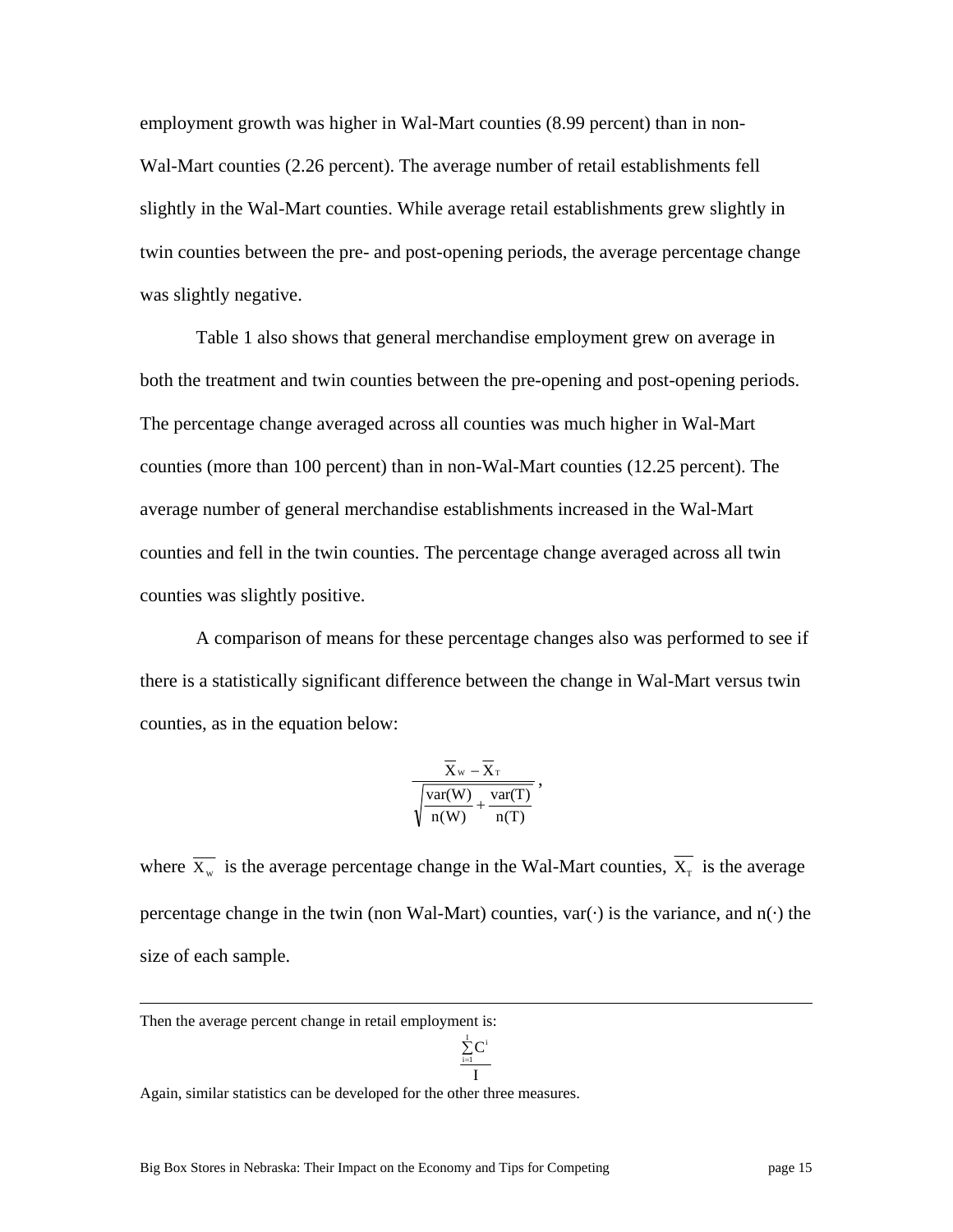Results from the statistical analysis are shown in Table 2. Average percent changes, sample variances, and sample sizes, respectively, are shown in the first three rows. Differences in the means are shown in the fourth row. The corresponding t-statistics are shown in the last row. With 28 degrees of freedom, the critical t-value for a 95 (90) percent confidence interval is 2.05 (1.70). These results suggest that Wal-Mart does not seem to have a significant effect on retail employment or the number of retail establishments. Wal-Mart's effect is more pronounced in general merchandising, but the impact is only statistically significant at the 90 percent confidence level for employment.

**Table 2 Impact of Wal-Mart on Nebraska Wal-Mart Counties Using Nebraska Twins** 

|                                          |                          |                |                              |                | General Merchandise |                | General Merchandise |                |
|------------------------------------------|--------------------------|----------------|------------------------------|----------------|---------------------|----------------|---------------------|----------------|
|                                          | <b>Retail Employment</b> |                | <b>Retail Establishments</b> |                | Employment          |                | Establishments      |                |
|                                          | Wal-Mart<br>Sample       | Twin<br>Sample | Wal-Mart<br>Sample           | Twin<br>Sample | Wal-Mart<br>Sample  | Twin<br>Sample | Wal-Mart<br>Sample  | Twin<br>Sample |
| $X_{W}$                                  | 0.0899                   | 0.0226         | $-0.0114$                    | $-0.0177$      | 1.0846              | 0.1225         | 0.2106              | 0.0056         |
| $Var(\cdot)$                             | 0.0279                   | 0.0542         | 0.0045                       | 0.0273         | 3.5403              | 0.4912         | 0.1682              | 0.1218         |
| $n(\cdot)$                               | 15                       | 15             | 15                           | 15             | 15                  | 15             | 15                  | 15             |
| $\overline{X}$ w – $\overline{X_{\tau}}$ | 0.0673                   |                | 0.0063                       |                | 0.9621              |                | 0.2050              |                |
| t-stat                                   | 1.24                     |                | 0.23                         |                | $1.96*$             |                | 1.68                |                |

\* = significant at the 90 percent confidence level with a two-tailed test.

There is uncertainty about the causality between Wal-Mart locations in a particular county and retail growth. While a Wal-Mart eventually located in most midsize towns in Nebraska, there may have been a tendency to locate the stores first in the fastest-growing towns. Thus, our finding of faster retail employment growth in towns after receiving a new Wal-Mart (relative to towns that had not yet received one) simply may reflect Wal-Mart choosing towns with a more rapidly expanding retail sector. To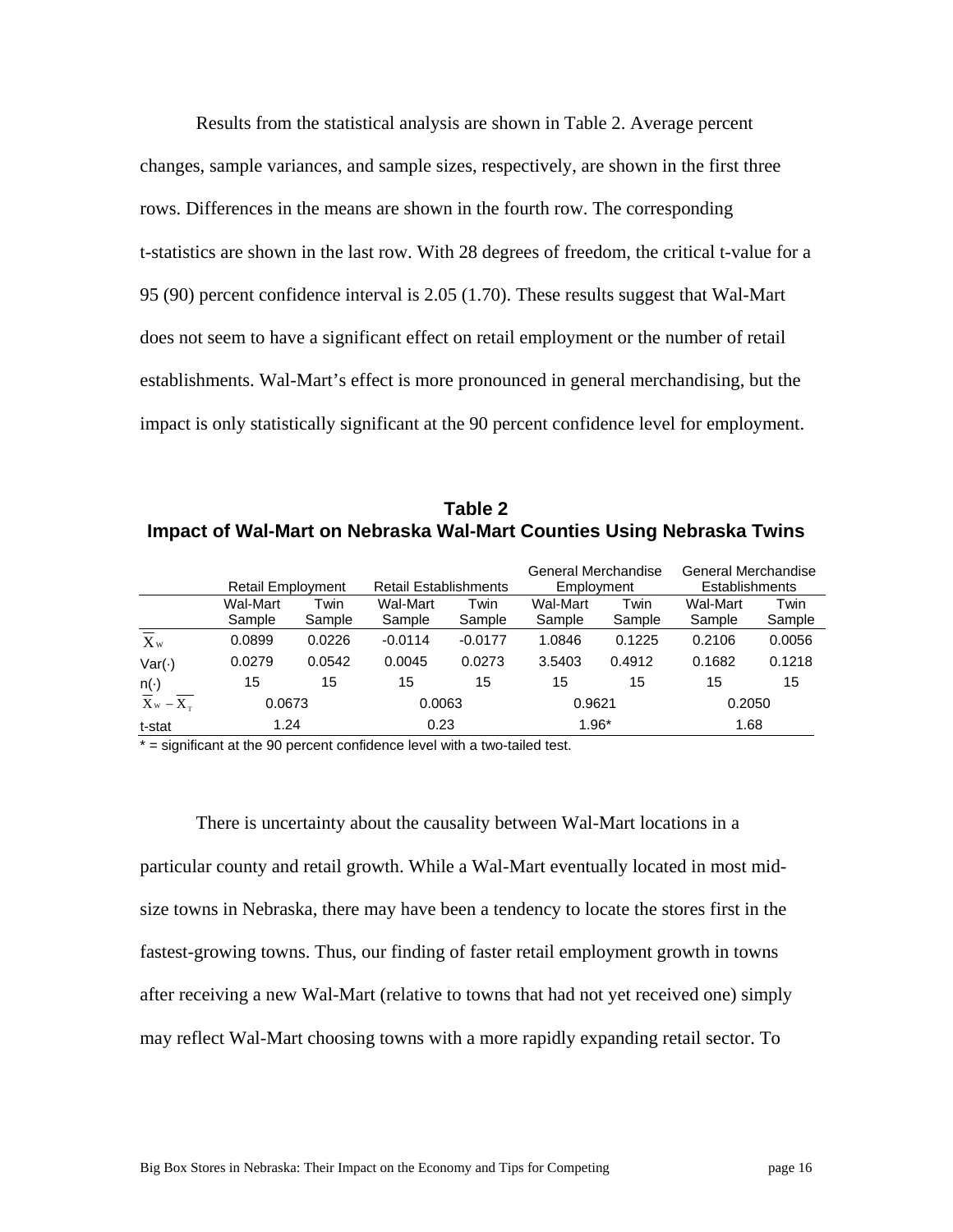address this, a per capita analysis also was conducted. The findings are summarized in

Table 3 on the next page.

### **Table 3 Retail Statistics for Nebraska Wal-Mart Counties and Nebraska Twins Adjusted per Capita**

| Per Capita Retail Employment |          |        |  |  |  |
|------------------------------|----------|--------|--|--|--|
|                              | Wal-Mart | Twin   |  |  |  |
| Average Before               | 0.0803   | 0.0702 |  |  |  |
| Average After                | 0.0839   | 0.0747 |  |  |  |
| Average Percent Change       | 7.99%    | 3.85%  |  |  |  |
|                              |          |        |  |  |  |

| Per Capita Retail Establishments |          |          |  |  |  |
|----------------------------------|----------|----------|--|--|--|
|                                  | Wal-Mart | Twin     |  |  |  |
| Average Before                   | 0.0080   | 0.0076   |  |  |  |
| Average After                    | 0.0079   | 0.0077   |  |  |  |
| Average Percent Change           | $-3.13%$ | $-0.76%$ |  |  |  |

| <b>Per Capita</b><br><b>General Merchandise Employment</b> |          |        |  |  |
|------------------------------------------------------------|----------|--------|--|--|
|                                                            | Wal-Mart | Twin   |  |  |
| Average Before                                             | 0.0094   | 0.0071 |  |  |
| Average After                                              | 0.0142   | 0.0072 |  |  |
| Average Percent Change                                     | 115.15%  | 7.88%  |  |  |

| <b>Per Capita</b>                         |          |         |  |  |  |
|-------------------------------------------|----------|---------|--|--|--|
| <b>General Merchandise Establishments</b> |          |         |  |  |  |
|                                           | Wal-Mart | Twin    |  |  |  |
| Average Before                            | 0.00027  | 0.00027 |  |  |  |
| Average After                             | 0.00031  | 0.00028 |  |  |  |
| Average Percent Change                    | 20.24%   | 3.89%   |  |  |  |

A similar means comparison was conducted for the t-statistics and is displayed

below in Table 4.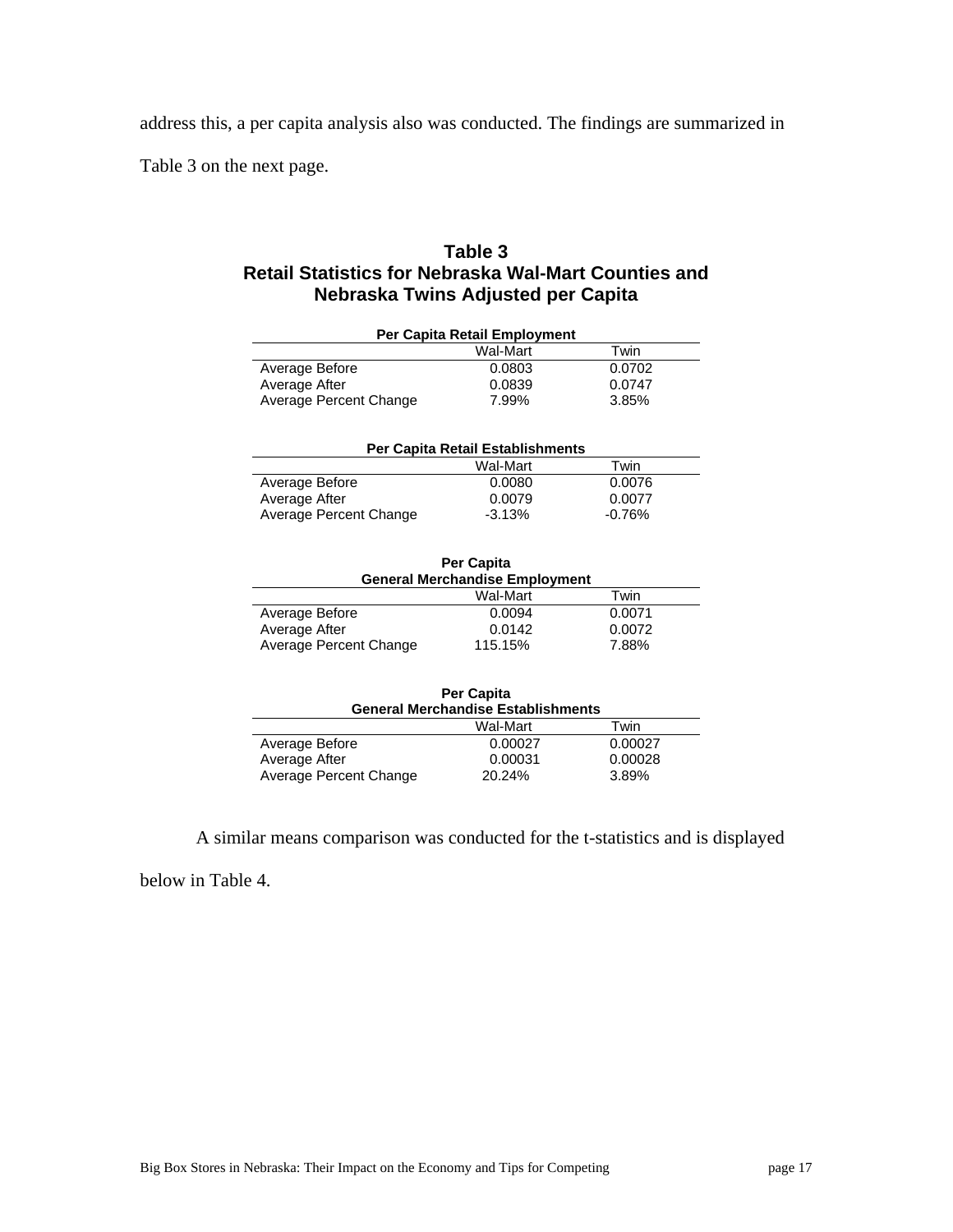| Using Nebraska Twins Adjusted per Capita |                          |                |                              |                |                                   |                |                                              |                |
|------------------------------------------|--------------------------|----------------|------------------------------|----------------|-----------------------------------|----------------|----------------------------------------------|----------------|
|                                          | <b>Retail Employment</b> |                | <b>Retail Establishments</b> |                | General Merchandise<br>Employment |                | <b>General Merchandise</b><br>Establishments |                |
|                                          | Wal-Mart<br>Sample       | Twin<br>Sample | Wal-Mart<br>Sample           | Twin<br>Sample | Wal-Mart<br>Sample                | Twin<br>Sample | Wal-Mart<br>Sample                           | Twin<br>Sample |
| $\overline{\overline{X}}_w$              | .0799                    | .0385          | $-0.0313$                    | $-.0076$       | 1.15                              | .0788          | .2024                                        | .0389          |
| $Var(\cdot)$                             | 1.8408                   | .2624          | .3979                        | .2466          | .1672                             | .1178          | .0757                                        | .0689          |
| n(·)                                     | 15                       | 15             | 15                           | 15             | 15                                | 15             | 15                                           | 15             |
| $\overline{X}_{w} - \overline{X_{r}}$    | 0.04143                  |                | $-0.02368$                   |                | 1.0727                            |                | 0.16348                                      |                |
| t-stat                                   | 0.73                     |                | $-0.65$                      |                | $2.26***$                         |                | 1.33                                         |                |

# **Table 4 Impact of Wal-Mart on Nebraska Wal-Mart Counties**

 $**$  = significant at the 95 percent confidence level with a two-tailed test.

Table 4 shows that using per capita data, Wal-Marts seem to have the most significant effect on increasing general merchandise employment. The entry of a Wal-Mart does not appear to make a significant impact on total retail employment. While there is a negative effect on total retail establishments, this effect is not statistically significant. It is an interesting result, nonetheless.

Adjusting for local growth rates by focusing on per capita changes, as shown in Table 4 above, is only a partial solution to the causality question. Does Wal-Mart choose to locate in specific towns in Nebraska first because they see faster growth potential, higher incomes, or other attributes? To better address this issue, we compare Nebraska counties that received a Wal-Mart with twin counties in the State of Idaho.

#### **Results with Idaho Twins**

Idaho was selected due to the particular location strategy of Wal-Mart Corporation. When spreading throughout the country, Wal-Mart had a strategy of entering states sequentially—placing multiple stores in some states, selected earlier,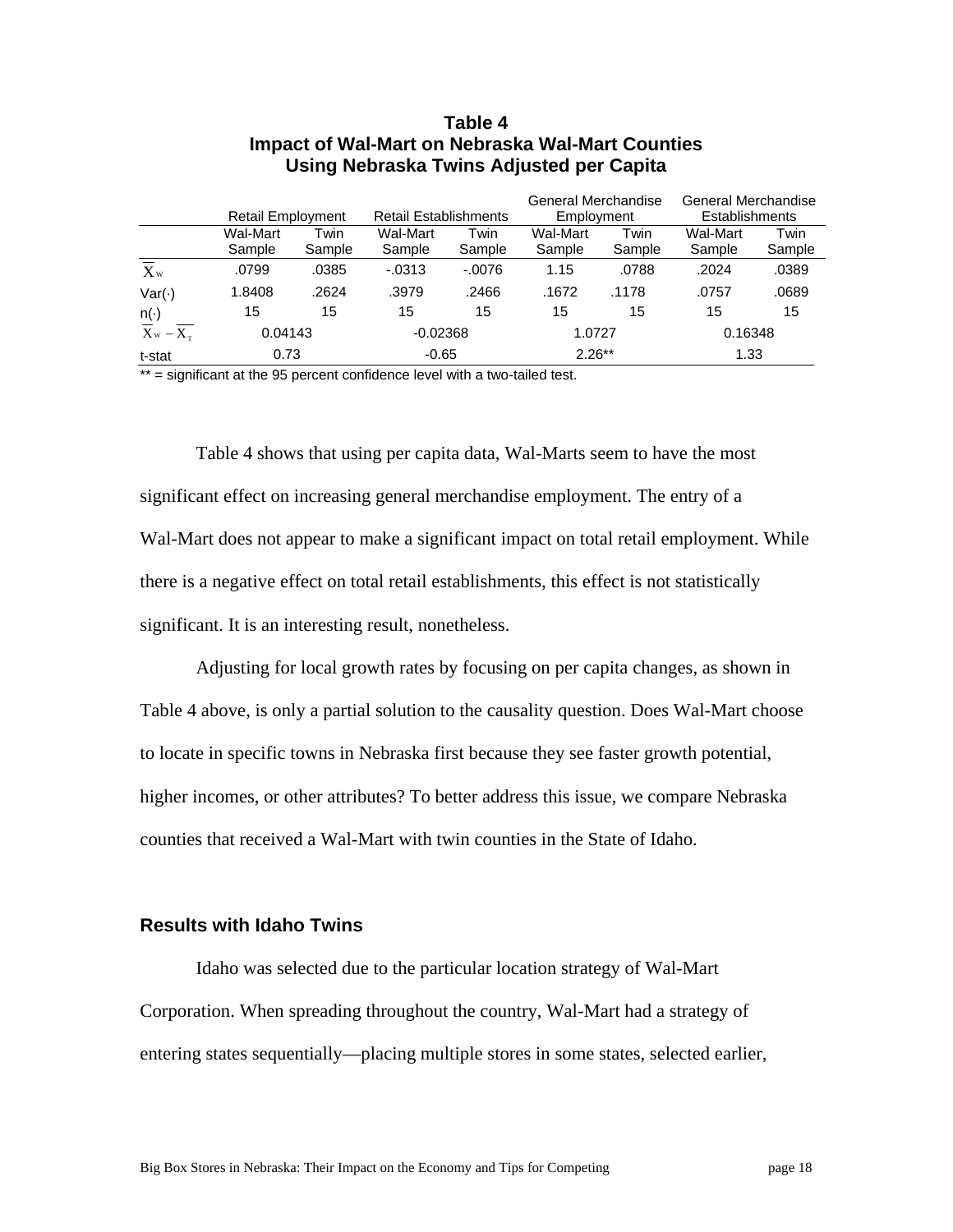before placing initial stores in other states that were selected for later location. Stores were added in Idaho much later than in Nebraska.

The first store in Idaho was established in 1992, while almost all Wal-Mart stores in non-metropolitan Nebraska were built during the  $1980s$ .<sup>7</sup> By choosing twins in Idaho, we are able to select much closer matches…the very towns that likely would have been receiving a Wal-Mart if the Wal-Mart Corporation had been building in Idaho in the 1980s. The use of twins from Idaho more carefully adjusts for the causality issue because that corporate policy determined why one county (in Nebraska) received a Wal-Mart while the other (in Idaho) did not, even though counties in both states had similar characteristics such as growth rates, size of towns, and other measurable differences. Results are re-estimated in Table 5, on the next page, using twins from Idaho.

Thitial locations occurred in the 1980s even if Wal-Mart has moved to new and expanded locations within the same towns since that time.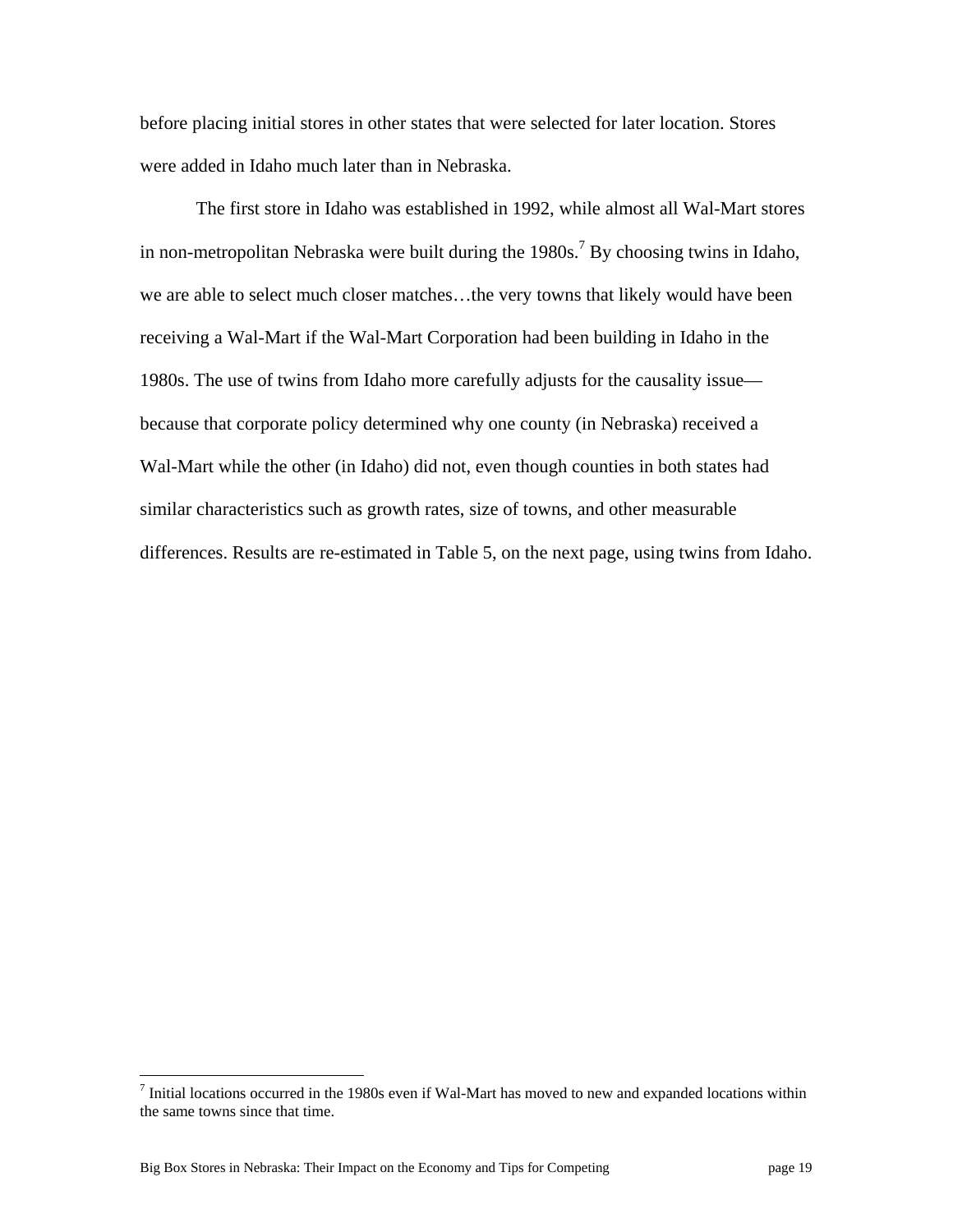### **Table 5 Retail Statistics for Nebraska Wal-Mart Counties and Idaho Twins Adjusted per Capita**

| <b>Retail Employment</b> |         |         |  |  |  |
|--------------------------|---------|---------|--|--|--|
| Wal-Mart<br>Idaho Twin   |         |         |  |  |  |
| Average Before           | 1459.06 | 1326.07 |  |  |  |
| Average After            | 1725.03 | 1559.44 |  |  |  |
| Average Percent Change   | 8.99%   | 10.14%  |  |  |  |

| <b>Retail Establishments</b> |          |            |  |
|------------------------------|----------|------------|--|
|                              | Wal-Mart | Idaho Twin |  |
| Average Before               | 139.40   | 132.34     |  |
| Average After                | 165.64   | 160.42     |  |
| Average Percent Change       | $-1.14%$ | 5.76%      |  |

| <b>General Merchandise Employment</b> |          |            |  |
|---------------------------------------|----------|------------|--|
|                                       | Wal-Mart | Idaho Twin |  |
| Average Before                        | 230.34   | 138.24     |  |
| Average After                         | 287.40   | 153.42     |  |
| Average Percent Change                | 113.03%  | 10.94%     |  |

| <b>General Merchandise Establishments</b> |          |            |  |  |
|-------------------------------------------|----------|------------|--|--|
|                                           | Wal-Mart | Idaho Twin |  |  |
| Average Before                            | 5.25     | 4.35       |  |  |
| Average After                             | 6.55     | 5.67       |  |  |
| Average Percent Change                    | 21.06%   | 10.37%     |  |  |

Based on the results in Table 6, below, it is again evident that the entry of a Wal-Mart leads to greater general merchandise employment. The tests in Table 6, however, also indicate that there is a statistically significant decline in the number of retail establishments per capita for counties with Wal-Marts. There was no significant change in retail employment.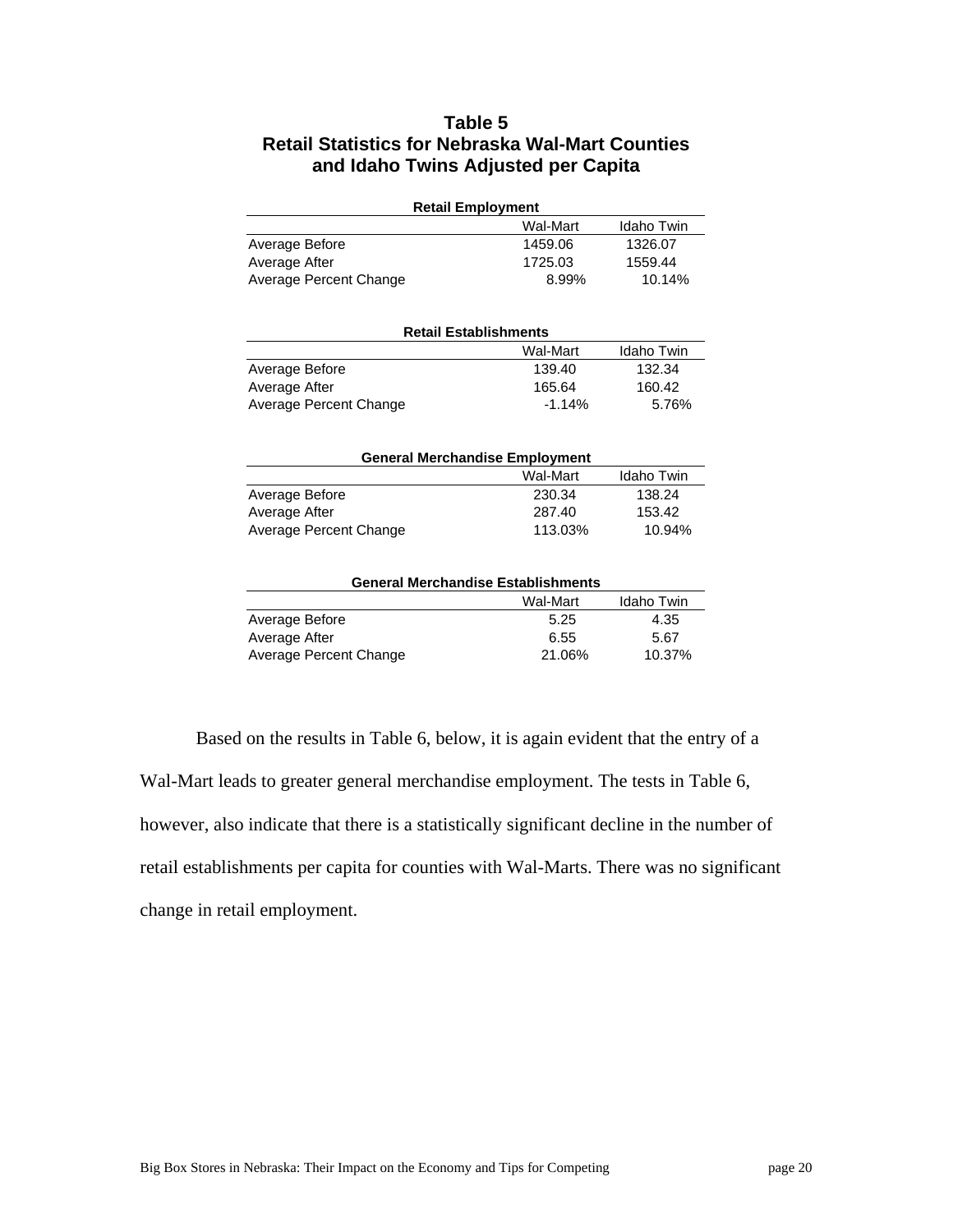#### **Table 6 Impact of Wal-Mart on Nebraska Wal-Mart Counties Using Idaho Twins**

|                | <b>Retail Employment</b> |                | <b>Retail Establishments</b> |                | General Merchandise<br>Employment |                | General Merchandise<br><b>Establishments</b> |                |
|----------------|--------------------------|----------------|------------------------------|----------------|-----------------------------------|----------------|----------------------------------------------|----------------|
|                | Wal-Mart<br>Sample       | Twin<br>Sample | Wal-Mart<br>Sample           | Twin<br>Sample | Wal-Mart<br>Sample                | Twin<br>Sample | Wal-Mart<br>Sample                           | Twin<br>Sample |
| $X_{w}$        | .0899                    | .1014          | $-0114$                      | .0576          | 1.1303                            | .1094          | .2106                                        | .1037          |
| $Var(\cdot)$   | .0279                    | .0072          | .0045                        | .0079          | 3.5325                            | .0856          | .1683                                        | .1007          |
| $n(\cdot)$     | 15                       | 15             | 15                           | 15             | 15                                | 15             | 15                                           | 15             |
| $X_w - X_\tau$ | $-0.01146$               |                | $-0.06897$                   |                | 1.02085                           |                | 0.10690                                      |                |
| t-stat         | $-0.24$                  |                | $-2.40**$                    |                | $2.07**$                          |                | 0.80                                         |                |

\*\* = significant at the 95 percent confidence level with a two-tailed test.

#### **Conclusion**

Community leaders often are concerned about whether the location of a big box retailer such as Wal-Mart will reduce the number of retail establishments in a community and the level of retail employment in the community. Our analysis of non-metropolitan Nebraska indicates that building a Wal-Mart increases employment in the general merchandise sub-segment of the retail industry, but does not increase or decrease total retail employment. At the same time, Wal-Mart's location is associated in our preferred model with a decline in the total number of retail establishments in counties. Realizing the gravity of this finding for non-metropolitan retailers, the next section reviews research on how local retailers can compete with Wal-Mart and other big box retailers.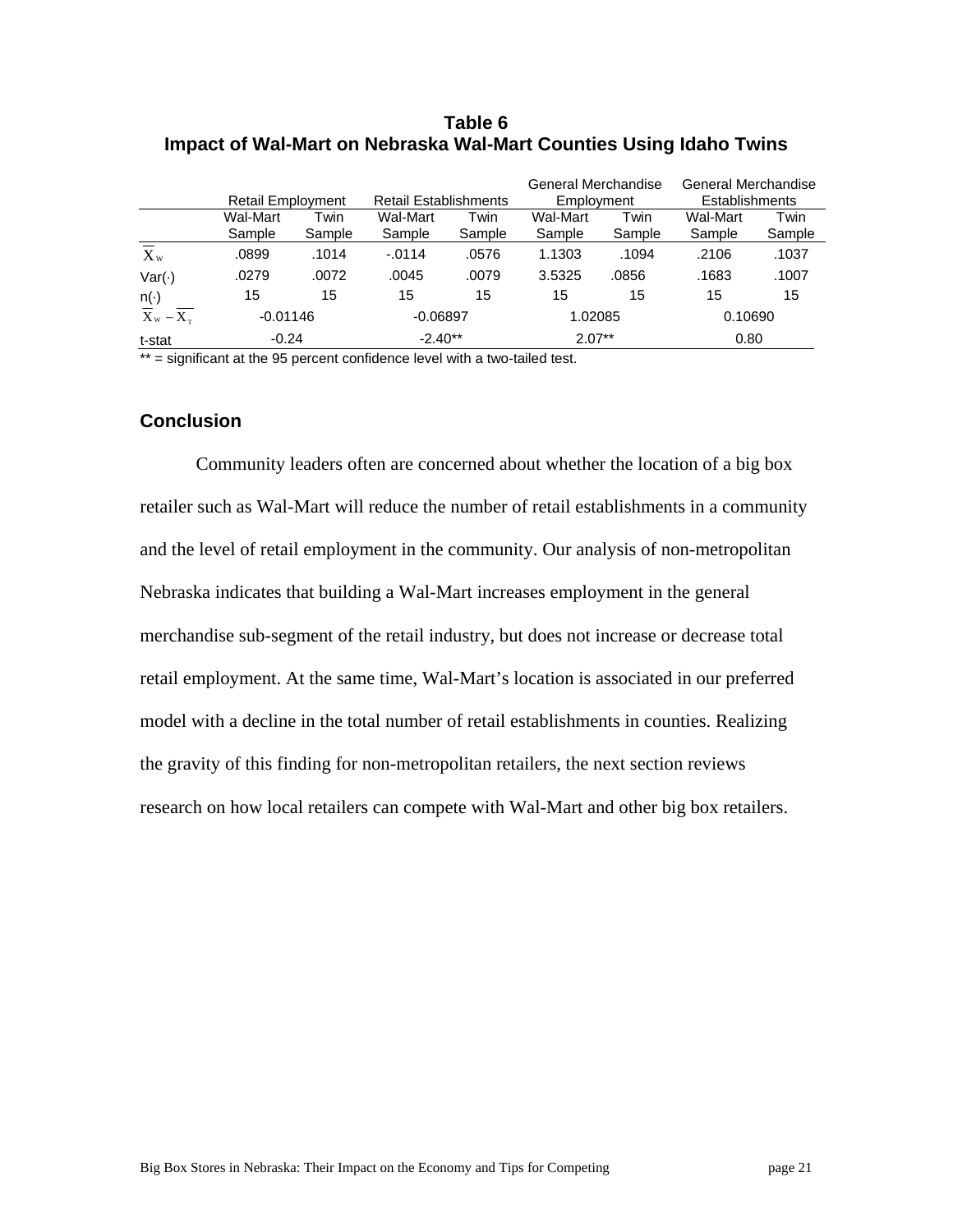# **III. Competing with Big Box Stores: A Literature Review for Retailers**

Literature and common experience both suggest that Wal-Mart's entry into a market and the competition it creates for other retailers in a community can be difficult, stressful, and require innovative business strategies for all retailers. In this segment, we summarize research that has examined strategies that local retailers may employ in such a situation. Reactions to entry of a big box store are discussed for smaller competitors and for larger competitors.

#### **Small Competitor Response**

Many stores in communities where a big box retailer enters the market make only minimal changes in reaction to the emergence of the competitor. Peterson and McGee (2000) reported that the most common response of existing retailers was to "do nothing." This approach was strongly associated with a loss of revenue. Peterson and McGee also showed that a lack of first-year promotional activity in response to the entry of a big box retailer led to a loss of sales in the first year as well as overall for the first three years after entry.

Similarly, Litz and Stewart (1997) found that the majority of stores did not react competitively to the entrance of Home Depots, generally because of a prevailing belief that competitive measures would be ineffective against giant retailers. The most successful stores tried more strategies than unsuccessful stores when a new retailer opened. Even when stores reacted with swift retaliatory measures, their strategies faded within two years. Other stores responded in a variety of ways. These responses can be grouped into four categories as shown in Table 7.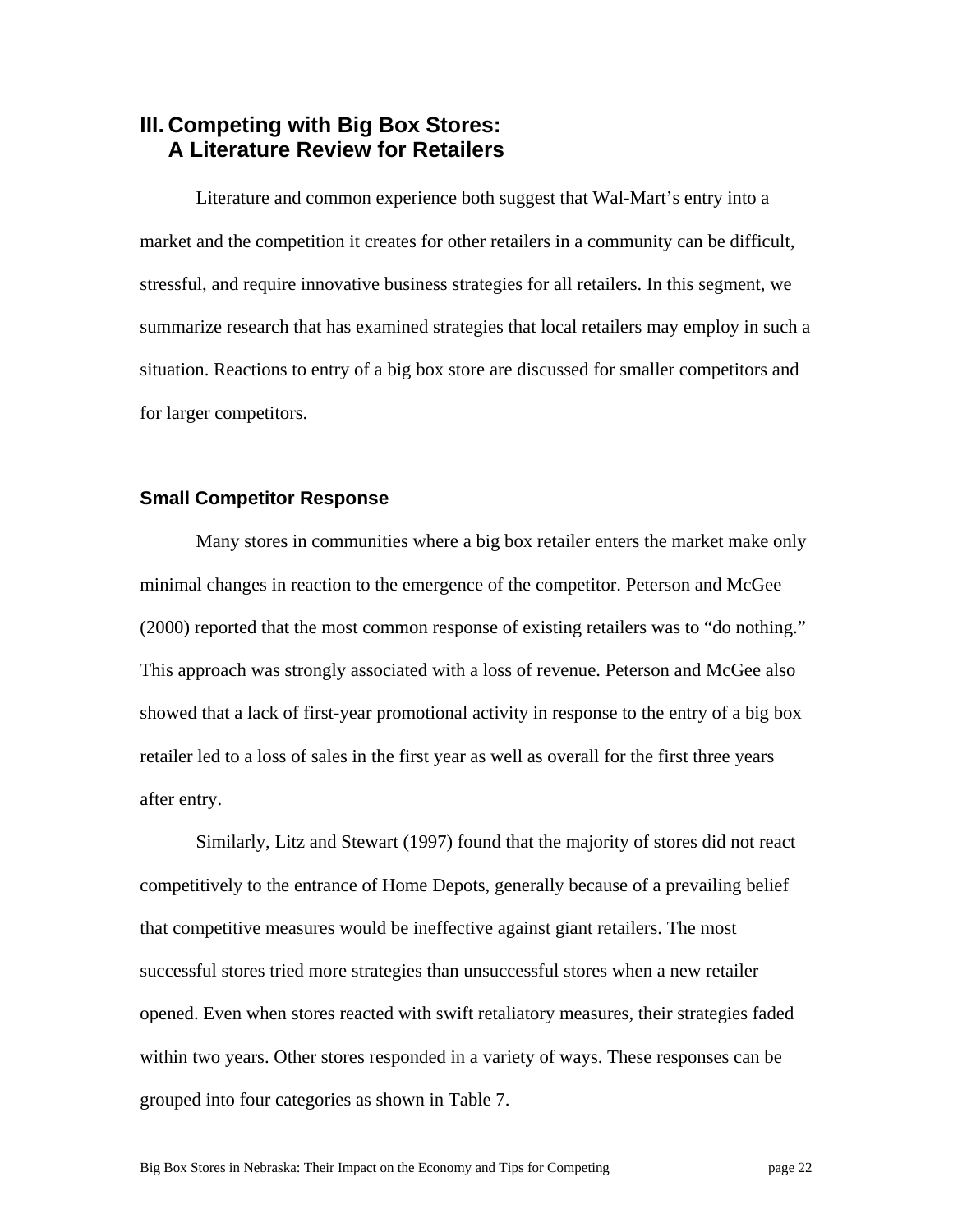| <b>Concept</b>              | <b>Authors Supporting</b><br>the Concept | <b>Specific Idea Proposed by authors</b>                |
|-----------------------------|------------------------------------------|---------------------------------------------------------|
| 1) Service Quality          | 1) McGee and Love (1999)                 | - Offer delivery/ pick-up services                      |
|                             | 2) McGee and Peterson (2000)             | - Offer expedient check out                             |
|                             | 3) Maier (2005)                          | - Offer classes & workshops to customers                |
|                             | 4) Taylor and Archer (1994)              | - Learn your customer's name and use it                 |
|                             | 5) Stone (1995a)                         | - Know your customer's specific needs                   |
|                             |                                          | - Record all complaints, find their causes, and solve   |
|                             |                                          | them.                                                   |
| 2) Improved Merchandising   | 1) Taylor and Archer (1994)              | - Reorient business by providing products not           |
|                             | 2) Stone (1995a)                         | provided by Wal-Mart                                    |
|                             | 3) Stone (1995b)                         | - Target specific customers and reward loyal            |
|                             | 4) McGee and Rubach (1996-               | customers.                                              |
|                             | 1997)                                    | - Provide high quality products                         |
|                             | 5) Welles (1993)                         | - Focus on a narrow range of products                   |
|                             | 6) Maier (2005)                          | - Offer longer opening hours                            |
|                             | 7) Rigby and Hass (2004)                 | - Form a coalition of local businesses to compete       |
|                             | 8) Graham (2005)                         | against Wal-Mart                                        |
| 3) Marketing with Improved  | 1) Stone (1995a)                         | - Location should fulfill the following criteria if not |
| Pricing and Promotions      | 2) Taylor and Archer (1994)              | consider relocating: actual customer traffic, nearness  |
|                             | 3) Arthur Andersen et. Al.               | to competitors, construction growth patterns, real      |
|                             | (1994)                                   | estate costs, insurance costs, zoning restrictions, and |
|                             |                                          | tax breaks                                              |
|                             |                                          | - Decrease prices on price sensitive products carried   |
|                             |                                          | by competitors and increase prices on those not         |
|                             |                                          | carried by them                                         |
| 4) Competitive Strategy and | 1) Peterson and McGee (2000)             | - Understand your industry and current trends and       |
| Performance                 | 2) McGee and Love (1999)                 | update plans accordingly.                               |
|                             | 3) Taylor and Archer (1994)              | - Improve inventory management by analyzing trends      |
|                             | 4) Stone (1995a)                         | in historical data with an automated accounting         |
|                             |                                          | system                                                  |

## **Table 7 Responses to Big Box Store Entry**

# *Concept 1: Service Quality*

A host of authors stressed the importance of service quality and hold that small retailers need to be customer oriented. McGee and Love (1999), in examining resources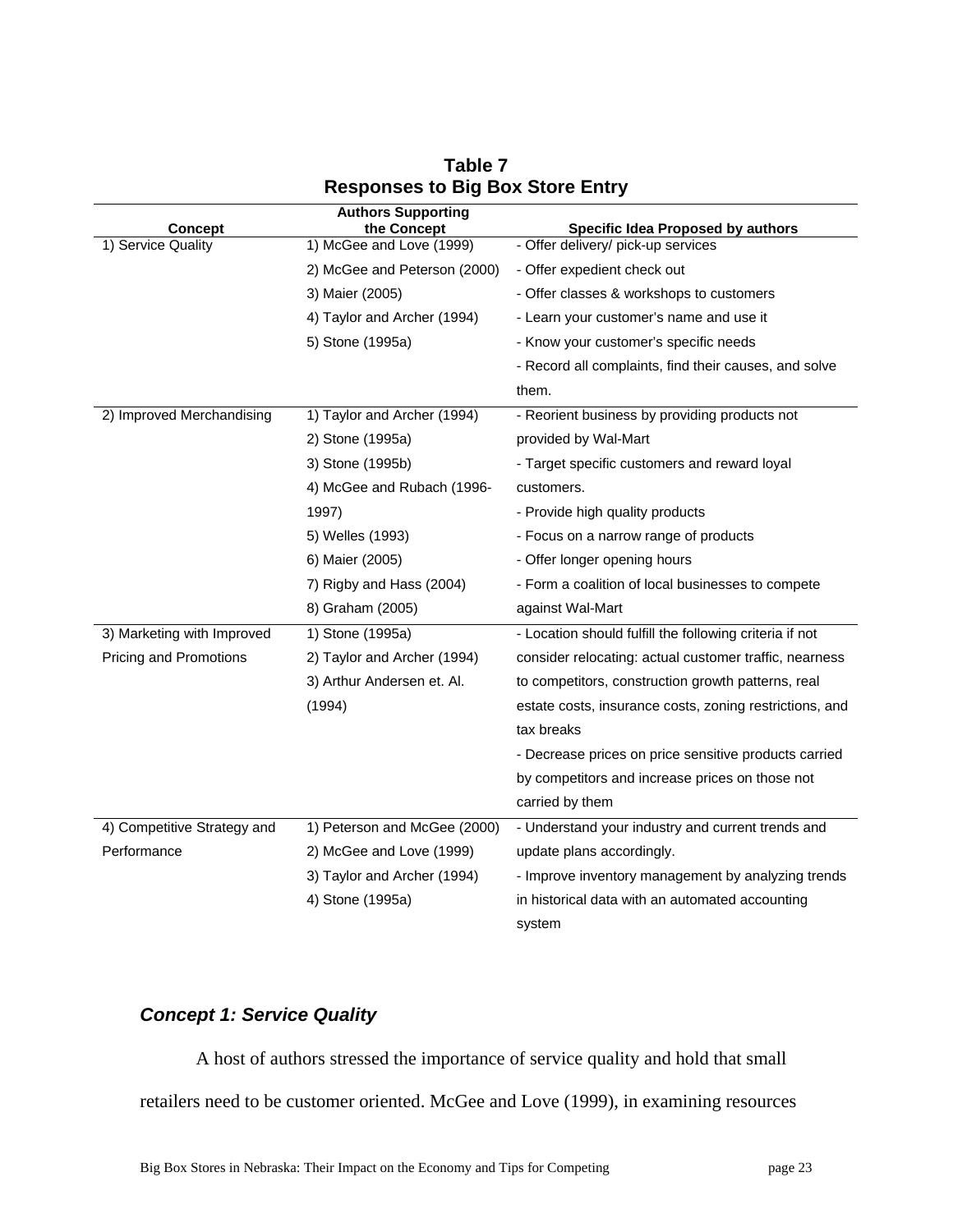that could help small retailers and merchandisers to develop competitive advantages, found that small retailers that were customer oriented with high service quality performed well. This was indicated by a high positive correlation between service quality and performance. Similarly, McGee and Peterson (2000), in determining "distinctive competencies" that were not matched by large discount chains, came to the same conclusion. They recognized the potency of service because large discount stores tended to be lacking in this area, as large discount stores stress low prices. Consequently, customers seeking high quality services tended to turn to small retailers offering quality services.

Maier (2005) supported this approach, holding that employees should be particularly welcoming and be at the customer's full disposal. He used the example of Dick's Sporting Goods which hires employees who have a good mastery of the products they sell and are ready to answer a full spectrum of questions from customers.

Taylor and Archer (1994) also supported the importance of service quality and held that it can be enhanced if businesses know their customers by understanding what, why, when, and the kind of places customers shop.

Stone (1995a) also highlighted the importance of service and suggested the following: employees need to have a good mastery of products offered; retailers should consider delivery or pick-up services; and retailers should offer quality and expedient services.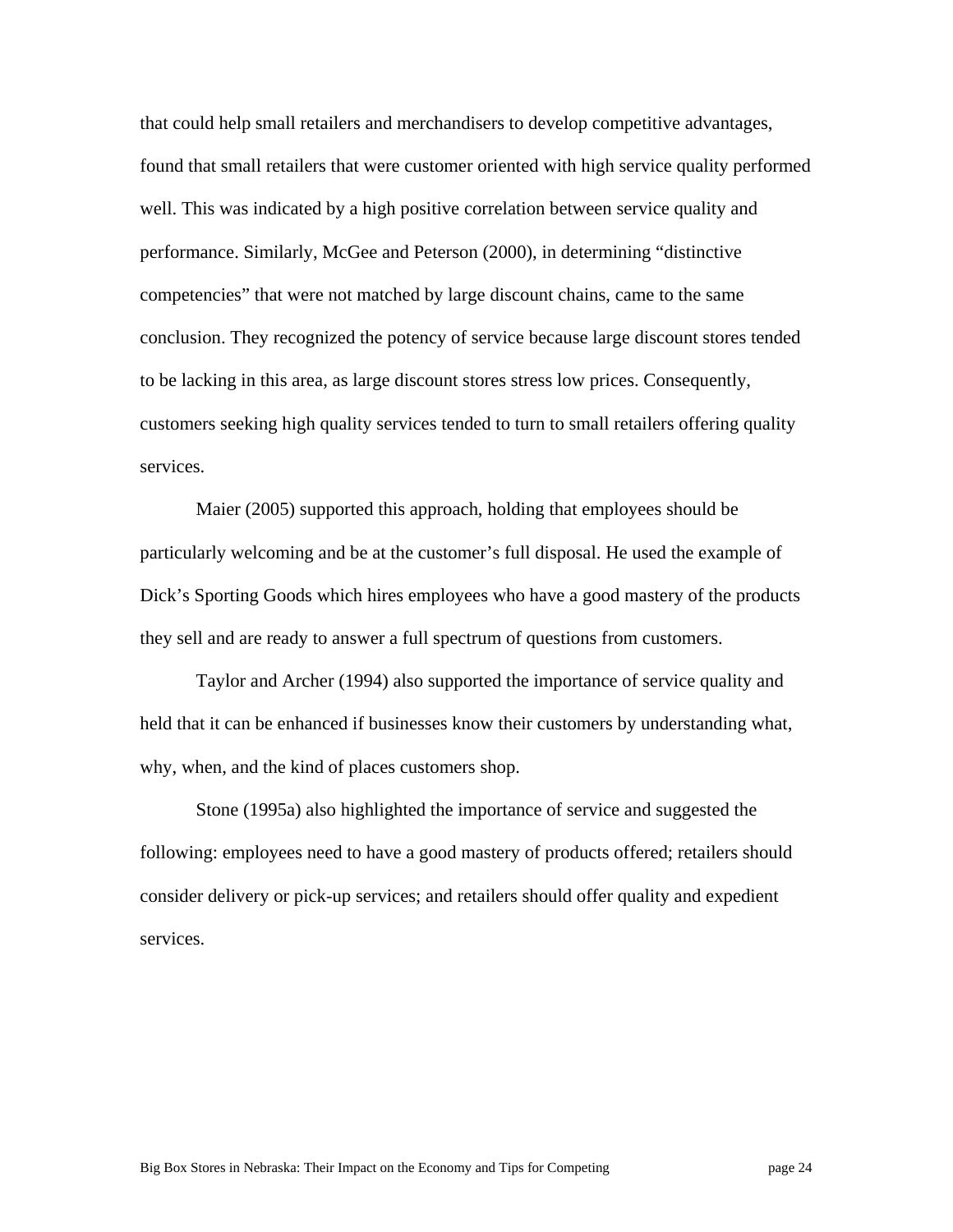#### *Concept 2: Improved Merchandising*

Another recurrent strategy proposed is for small retailers to rethink their merchandising strategy. Taylor and Archer (1994) held that retailers should begin by studying the successes of others and taking ideas from competitors and peers, only adapting them to their own businesses.

Stone (1995a) recommended that small merchants focus on a narrow range of products and get accustomed to the competitor by regularly shopping there to determine the big box store's strengths and weaknesses. Stone also suggests that small merchants not sell the same products marketed by mass merchandisers, as the big box stores have the ability to offer lower prices. If price competition ensues, Stone suggested that small merchants join or form a buying cooperative.

In a companion study of retailing in Iowa, Stone (1995b) corroborated this, finding that merchants who sold products not offered by Wal-Mart usually did well because they were not competing directly with Wal-Mart. These merchants even benefited from higher sales because the coming of Wal-Mart into town led to higher sales volumes overall.

McGee and Rubach (1996-1997), studying how small retailers react to the entry of large retailers (notably Wal-Mart), classified retailers as either those who perceived their environment as "benign" or those who perceived their environment as hostile due to the coming of a Wal-Mart to town. Among the group that perceived the environment as hostile, those who provided products similar to Wal-Mart performed the worst with respect to net income after tax, sales growth, and overall performance.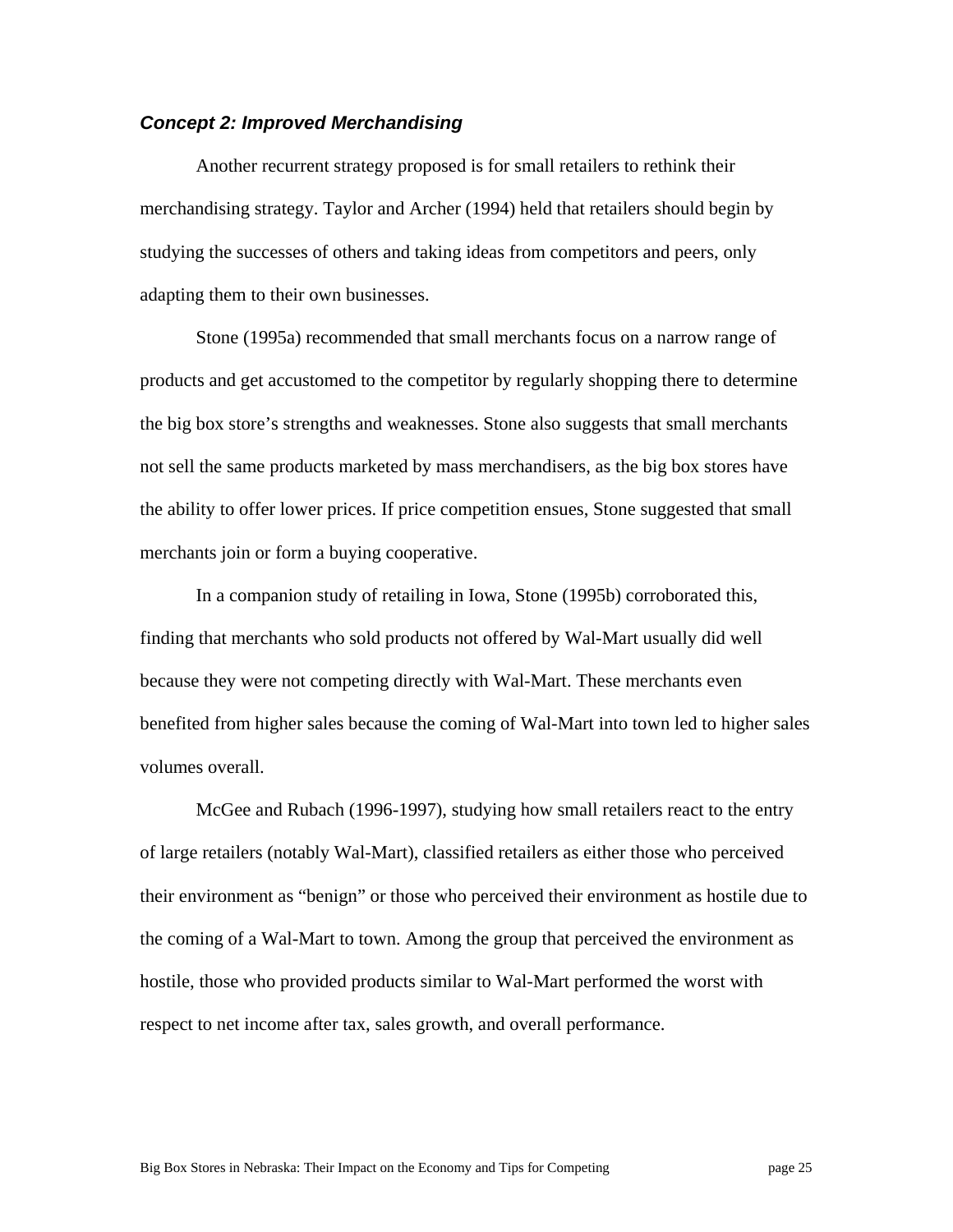Welles (1993) examined retailer reactions to Wal-Mart entry in the small nonmetropolitan community of Bath, Maine. Downtown retailers formed a coalition to compete with Wal-Mart. Realizing they would be unable to undercut Wal-Mart on traditional discount items, they instead focused on niche products, longer store hours, more customer-oriented service, and easier credit for customers.

Using the example of Save-a-Lot, Maier (2005) also supported this approach by recommending that retailers stay in neighborhoods and continue acting as traditional grocers, especially targeting areas with low income earners.

Rigby and Haas (2004) reported that while prices fell as much as 10 percent in areas served by Wal-Mart, Wal-Mart takes at most 30 percent of a regional market; leaving 70 percent for local retailers. Local retailers should cater to targeted segments, expand signature categories, customize assortments, and raise loyalty benefits. Graham (2005) suggested competing with big retailers by expanding the services of current offerings—to provide small value-added services that focus on a firm's strengths and to construct a unique shopping experience for the consumer.

Finally, Ozment and Martin (1990) held that it is challenging for small businesses to compete against Wal-Mart. The presence of Wal-Mart, however, leads to a changed environment from which small business can thrive, especially those that don't compete directly with Wal-Mart. If the small businesses reorient their strategies by complementing the offerings of large discount retail chains or by focusing on niches that are not affected by large discount retail chains, they can capitalize on the situation. Ozment and Martin also held that businesses that offer services such as auto repairs and food retailers also benefit from the increased volume of sales.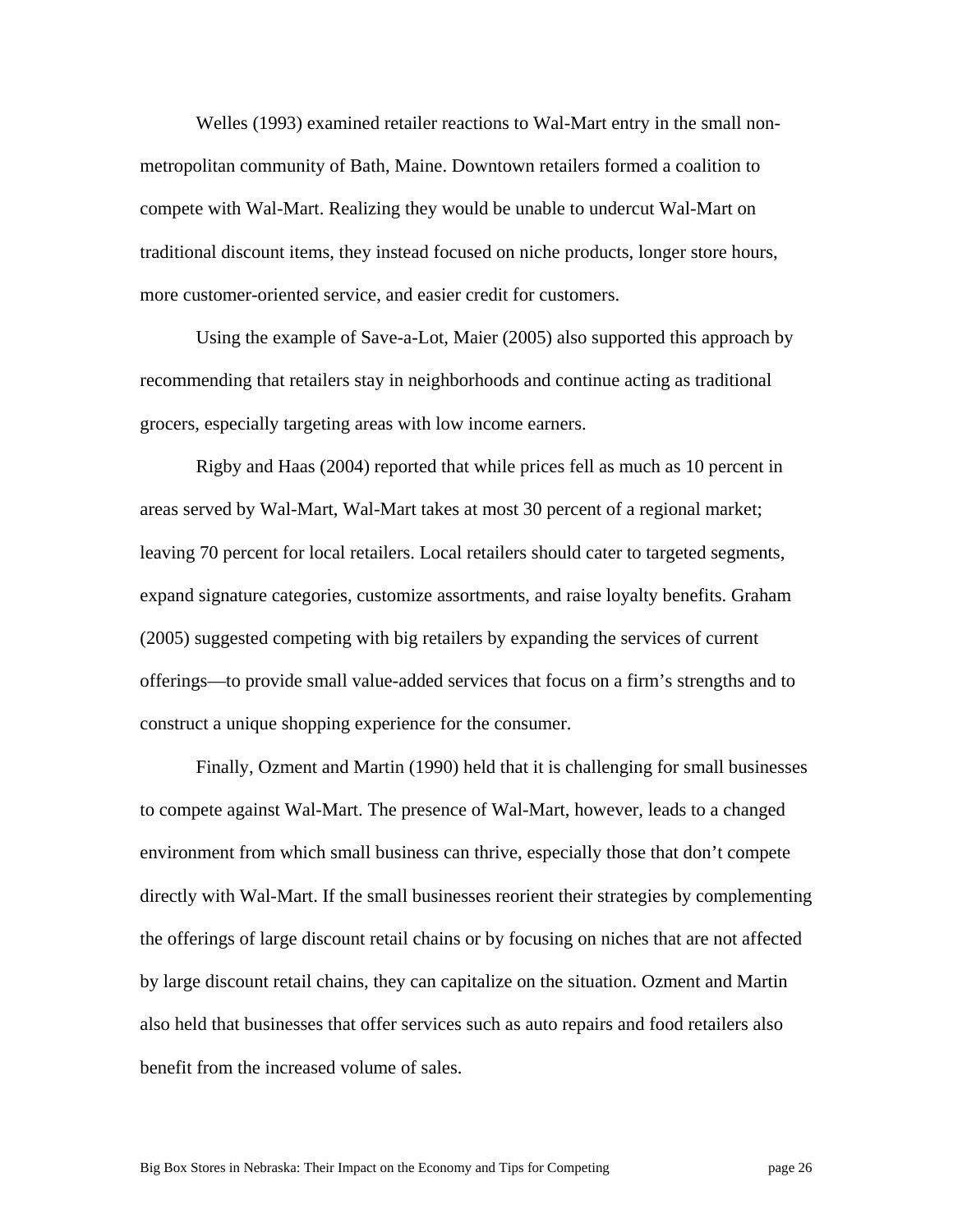#### *Concept 3: Marketing*

The third area that may require a response by small retailers is the upgrading of their marketing skills, especially pricing and promotion strategies. Stone (1995a) first recommended that small retailers master the demographics in their market areas by making use of U.S. census information and focus group studies. Stone also recommended that retailers extend their weekday hours of operation, as well as stay open on weekends. He also suggested that small retailers improve their return policies. With respect to pricing, Stone held that small retailers should use variable pricing with special attention to price-sensitive products. Taylor and Archer (1994) stressed that small retailers' marketing strategies should be based on the six basic marketing elements of success: product, place, promotion, people, and positioning. Similar to Stone, he stressed the importance of mastering the traffic patterns of their customers. The following criteria should be considered for a good location: actual customer traffic, nearness to competitors, construction growth patterns, real estate costs, insurance costs, zoning restrictions, and tax breaks.

Arthur Andersen & Co. et al. (1994) recommended that small retailers consider the following (ranked by importance) when setting their prices: expected margin, competitor's price, retail price suggested by manufacturer, customer perception of price, estimated demand, landed cost, company image, whether the product in question is a basic, fashionable, or seasonal product, and in-stock position.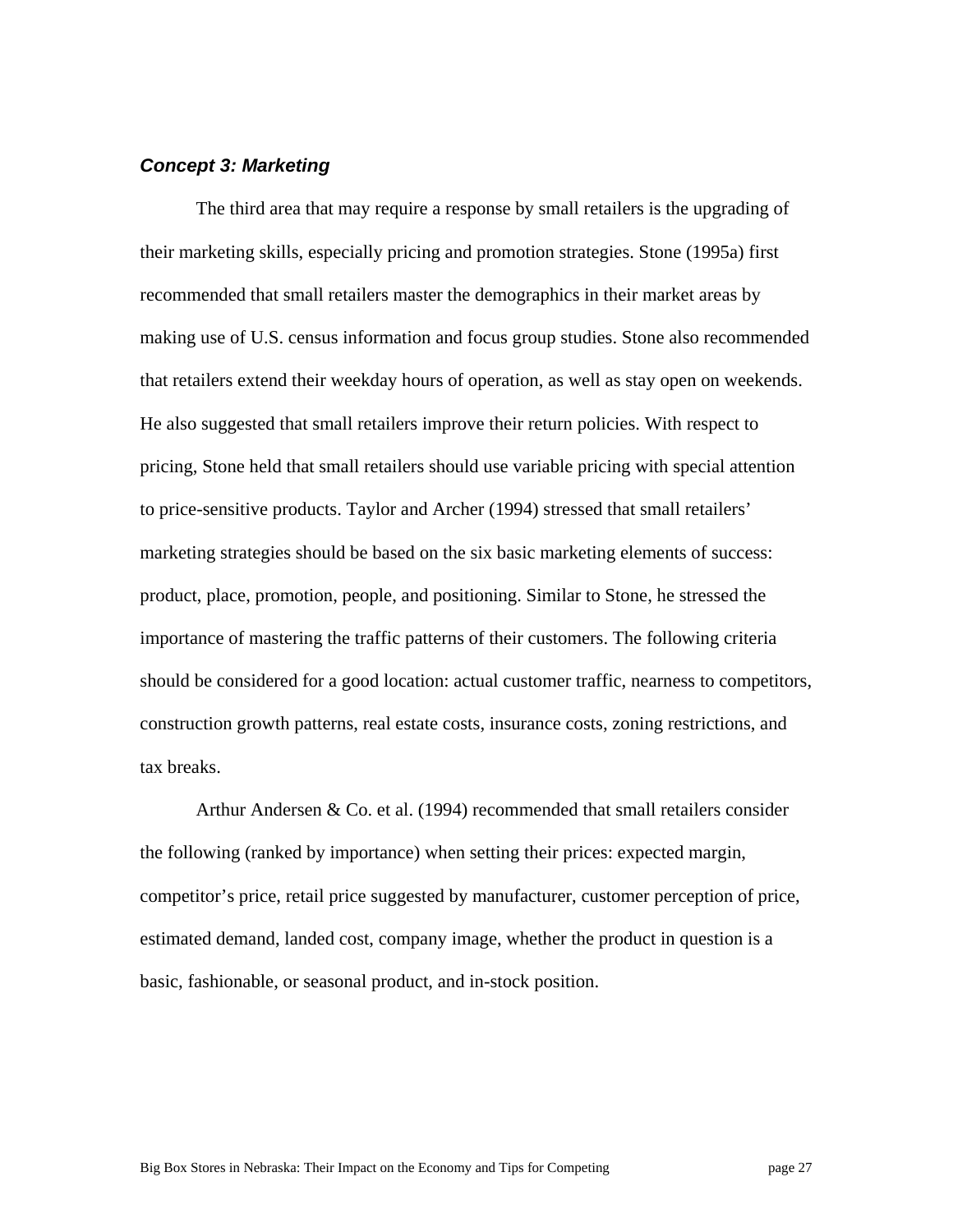#### *Concept 4: Competitive Strategy and Performance*

Peterson & McGee (2000) examined the relationship between various competitive strategies and future performance. Their findings suggested the need for swift and continued action on behalf of the retailer.

McGee and Love (1999) found that most small retailers lacked budgeting and forecasting skills, either because they failed to grasp their importance or simply did not have the ability to do so. Taylor and Archer (1994) pursued this point further, indicating that most successful small business have at least some simple but effective information system (manual or automated) that helps them make accurate decisions by monitoring financial, customer, industry and market trend information. This prepared smaller competitors to face changes in the market. Finally, Stone (1995a) advised retailers to automate operations and to adopt effective information systems.

#### **Large Competitor Response**

Other research has examined the success of larger retailers in competing with Wal-Mart on its own turf. Rigby and Haas (2004) suggested that once markets were segmented along the lines of quality, service, convenience, selection, and price, Wal-Mart only dominates in price and, to a limited extent, selection. Additionally, retailers who buy up and take the place of dying retailers after the arrival of a Wal-Mart benefit from the acquisition in stores and customer base.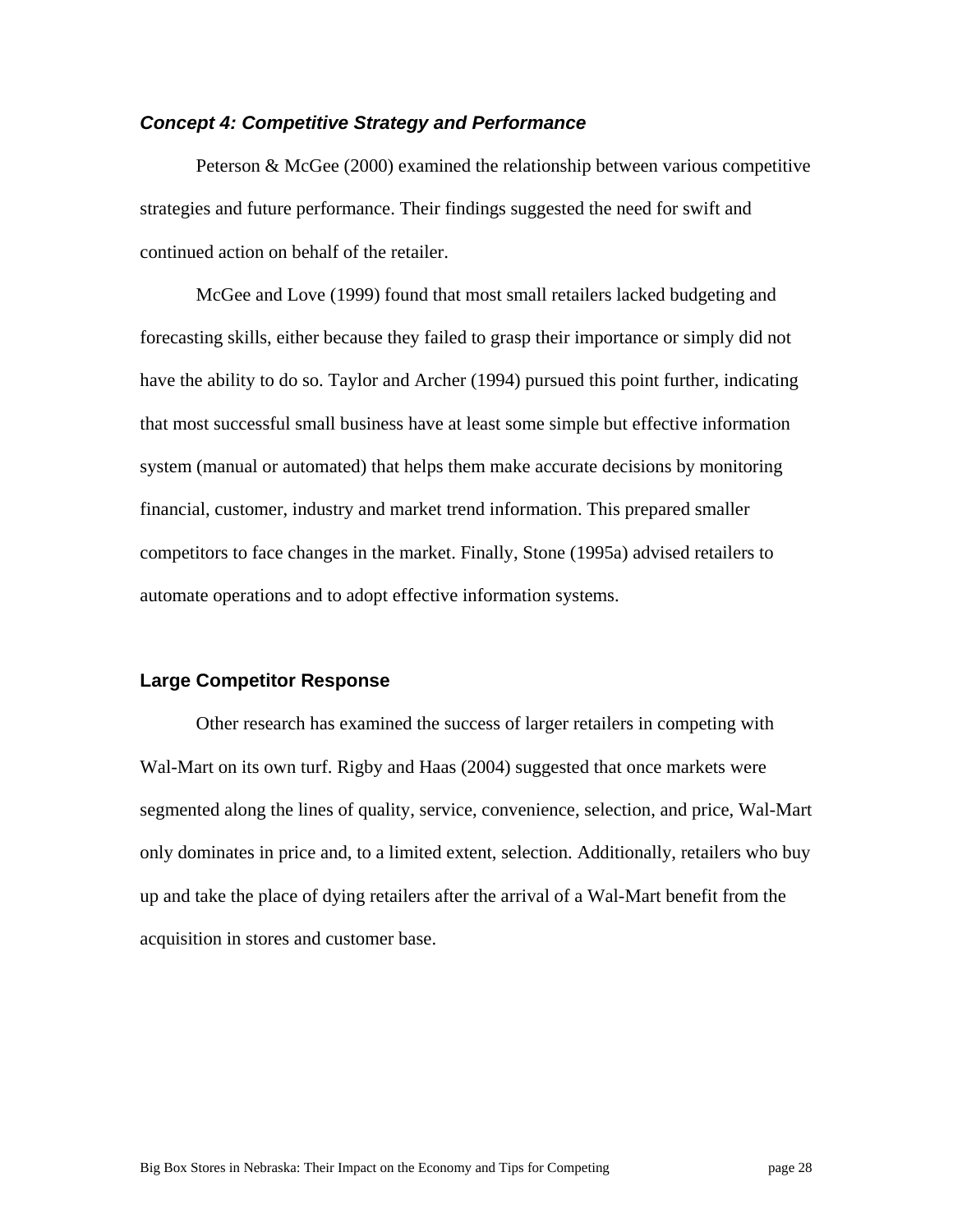#### *General Merchandise Retailers*

Duff (2005) investigated a large format retailer, Meijer, that has been changing its store formats to be more appealing to customers while continuing to challenge Wal-Mart. After reorganizing management and reducing staffing costs, the company has been pursuing several specific strategies in its stores. These strategies include: better applications of consumer trend knowledge; lower fixtures; clear sight lines; sophisticated merchandising including improved signage for information and navigation; the addition of a dollar section; focusing on placing complementary products adjacent to one another; lighting for effect including spot lighting; and the implementation of hot bays (or swappable displays that are placed on the pallet so that merchandise can be switched out easily).

Costco is another large retailer challenging Wal-Mart. Maier (2004) examined Costco's strategies in an increasingly competitive industry. The company specialized in a specific niche of buyers: the community's small business owners and operators. These buyers want high-end merchandise, inexpensively.

#### *Grocery Retailers*

The grocery industry recently has been struggling with big box retailers that now have supermarkets as a part of the super center layout. The failure of the food retailing industry in establishing a compelling approach to marketing in the face of big box retailers is understated, according to Coupe (2005). Firms traditionally react to Wal-Mart emergence by trying to match Wal-Mart's marketing strategy of low prices and complete product selection. Messages such as "one stop shopping," "we'll save you money," and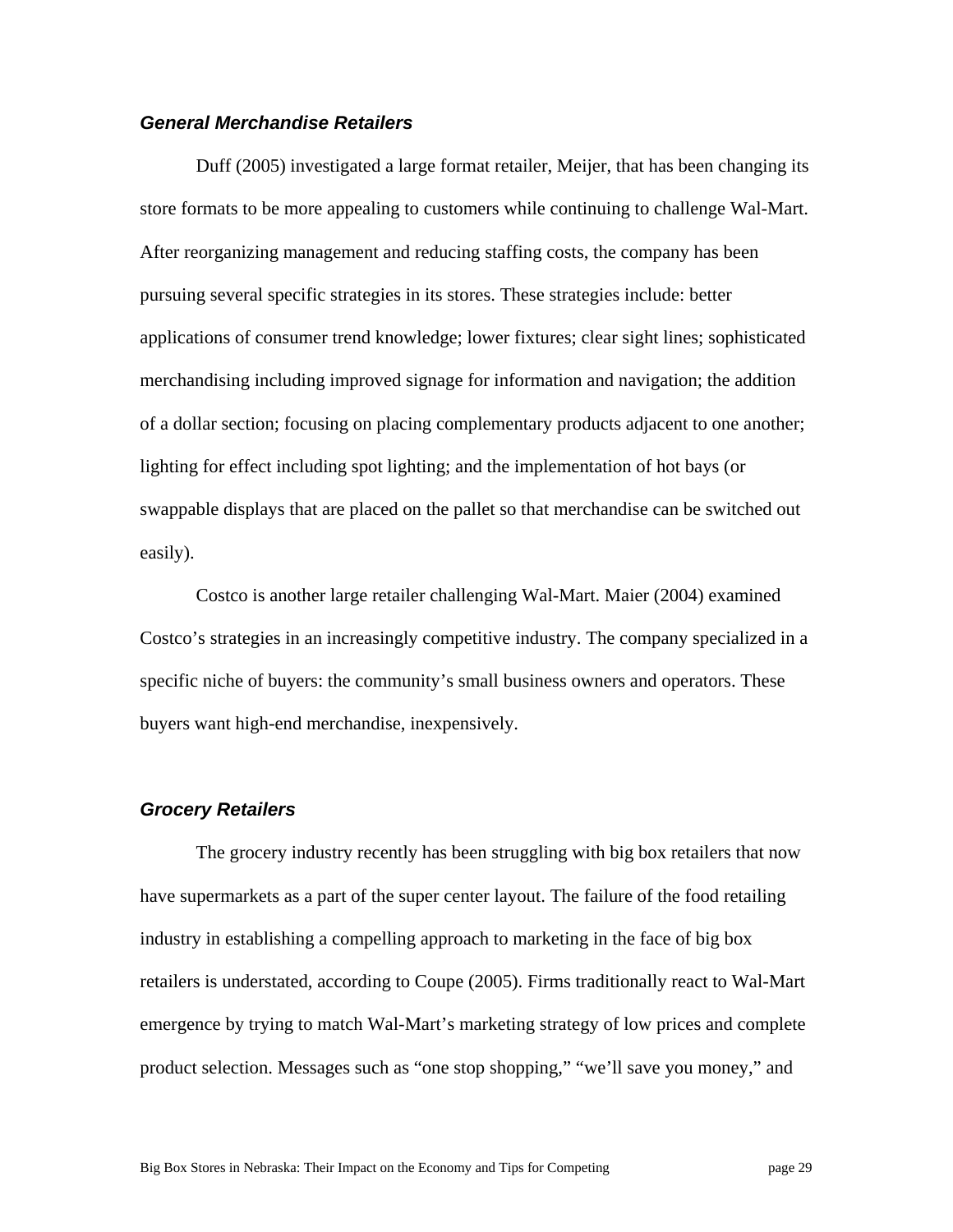"buy one get one free" do not adequately separate retailers. Instead, grocery retailers should create a retail brand that can be differentiated through clever and unique marketing. Marketing messages also must target specific audiences such as seniors, teens, men, women, specific health concerns, etc. These messages should strive to change the way people acquire things in a methodical, determined, and planned attack.

#### **Conclusion**

Retailers, whether locally-owned stores or chain stores, face a challenge when a large big box store such as Wal-Mart locates in their community. While some stores will not choose to change direction in the face of this new competition, stores that wish to change have a number of strategies at their disposal. These strategies include improving service quality, improving merchandising, improving marketing, and improving management of marketing information.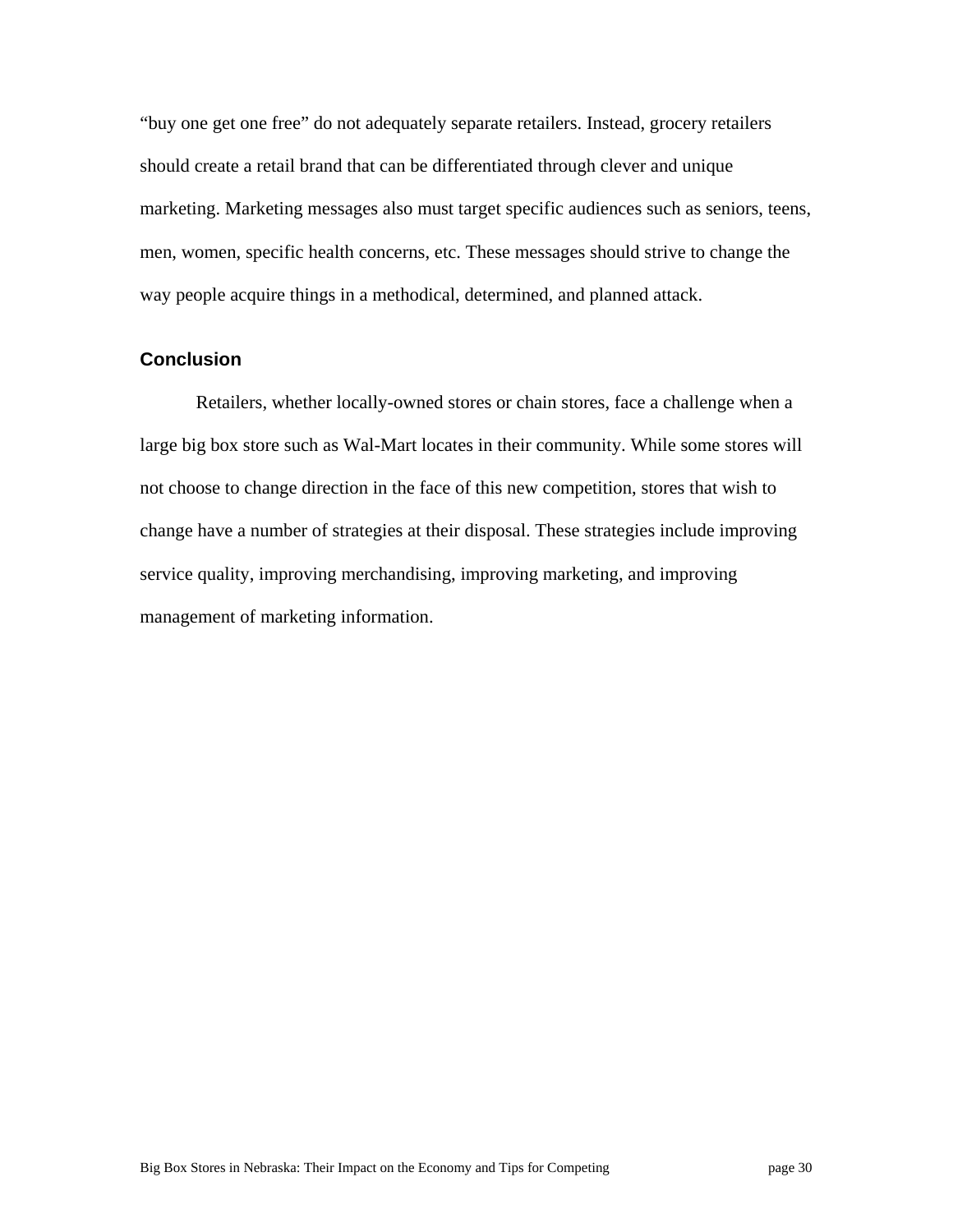# **References**

- Arthur Andersen & Co. (1994). Small Store Survival: Success Strategies for Illinois Retailers. Chicago: Illinois Retail Merchants Association.
- Basker, E. (2005a). Job Creation or Destruction? Labor-Market Effects of Wal-Mart Expansion. *The Review of Economics and Statistics,* 87, 174-183.
- Basker, E. (2005b). Selling a Cheaper Mousetrap: Wal-Mart's Effect on Retail Prices. *Journal of Urban Economics,* 58: 203-229.
- Basker, E. & Huang ,V. (2005). Putting a Smiley Face on The Dragon: Wal-Mart is Catalyst in US–China Trade. University of Missouri Department of Economics. (Working Paper Series No. 0506).
- Boarnet, M., Crane, R., Chatman, D., & Manville, M. (2005). Emerging Planning Challenges in Retail the Case of Wal-Mart. *Journal of the American Planning Association*. 71(4), 433-449.
- Coupe, K. (2005). How the Food Industry Fails Marketing 101. *Chain Store Age*, 81, 36- 37.
- Duff, M. (2005). Positioned for the Future. *DSN Retailer*, 44, 25-28.
- Fishman, C. (2003). The Wal-Mart You Don't Know. *Fast Company,* 77, 68.
- Goetz, S. & Swaminathan, H. (2004). Wal-Mart and County-Wide Poverty. Pennsylvania State University Center for Economic and Community Development. (AERS STAFF PAPER No. 371).
- Global Insight. (2005). *The Economic Impact of Wal-Mart*. Business Planning Solutions Global Insight Advisory Services Division.
- Graham, J. (2005). Learning from Wal-Mart's Mistakes. *Proofs*, 88, 69 -71.
- Hausman, J. & Leibtag, E. (2005). Consumer Benefits from Increased Competition in Shopping Outlets: Measuring the Effect of Wal-Mart. Economic Research Service, U.S. Department of Agriculture.
- Hicks, M. (2005a). What Do Quarterly Workforce Dynamics Tell Us About Wal-Mart? Evidence from New Stores in Pennsylvania. Econ WPA Economics Working Papers. (Urban/Regional Archive No. 0511010).
- Hicks, M. (2005b) "The Impact of Wal-Mart on Local Fiscal Health: Evidence from a Panel of Ohio Counties." Econ WPA Economics Working Papers. (Urban/Regional Archive No. 0511016).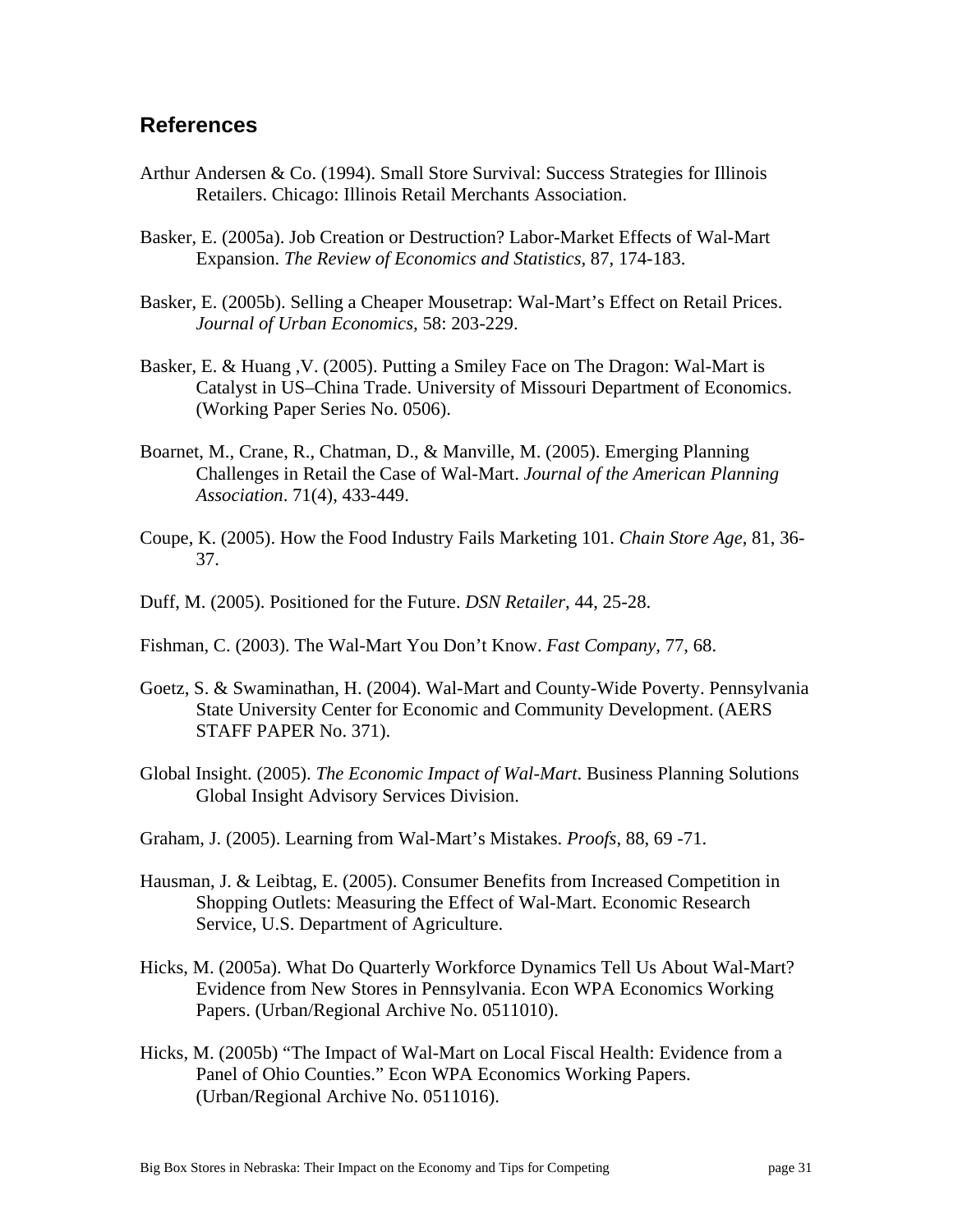- Hicks, M. & Wilburn, K. (2001). The Locational Impact of Wal-Mart Entrance: A Panel Study of the Retail Trade Sector in West Virginia. *Review of Regional Studies.* 31(3), 305-331.
- Litz, R. & Stewart, A. (1997). Lilliputian Strategies: Small Business Responses to Big Business Entry. University of Manitoba, Winnipeg. Unpublished paper.
- Maier, M. (2005). How to Beat Wal-Mart. *Business 2.0.* 6(4), 108- 114, 7p, 9c.
- McGee, J. & Finney, B. (1997). Competing Against Retailing Giants: A Look at the Importance of Distinctive Marketing Competencies. *Journal of Business and Entrepreneurship.* 9(1), 59-70.
- McGee, J. & Love, L.G. (1999). Distinctive Competencies and Competitive Advantage: A Study of Small Independent Retailers. In S. Kunkel (Ed.) *Proceedings* (pp. 459- 474). United States Association for Small Business and Entrepreneurship.
- McGee, J. & Peterson, M. (2000). Toward the Development of Measures of Distinctive Competencies among Small Independent Retailers. *Journal of Small Business Management*. 38(2), 19-33.
- McGee, J. & Rubach, M. (1996). Responding to Increased Environmental Hostility: A Study of the Competitive Behavior of Small Retailers. *Journal of Applied Business Research*. 13(1), 83, 12p.
- Nene, G. (2005). The Effect of Wal-Mart on the Economic Growth of Nebraska Counties. Master of Sciences Thesis, Agricultural Economics: University of Nebraska-Lincoln.
- Neumark, D., Zhang, J., & Ciccarella, S. (2005). The Effects of Wal-Mart on Local Labor Markets. (NBER Working Paper No. 11782).
- Ozment, J. & Martin, G. (1990). Changes in the Competitive Environment of Rural Retail Trade Areas. *Journal of Business Research*. 21, 277-287.
- Peterson M. & McGee J. (2000). Survivors of 'W-day': An Assessment of the Impact of Wal-Mart's Invasion of Small Town Retailing Communities*. International Journal of Retail and Distribution Management*. 28, 170-181.
- Rigby D. & Haas, D. (2004). Outsmarting Wal-Mart. *Harvard Business Review*. 82, 22- 26.
- Stone, K. (1995a). Competing With the Retail Giants: How to Survive in the New Retail Landscape. New York, NY: John Wiley and Sons, Inc.